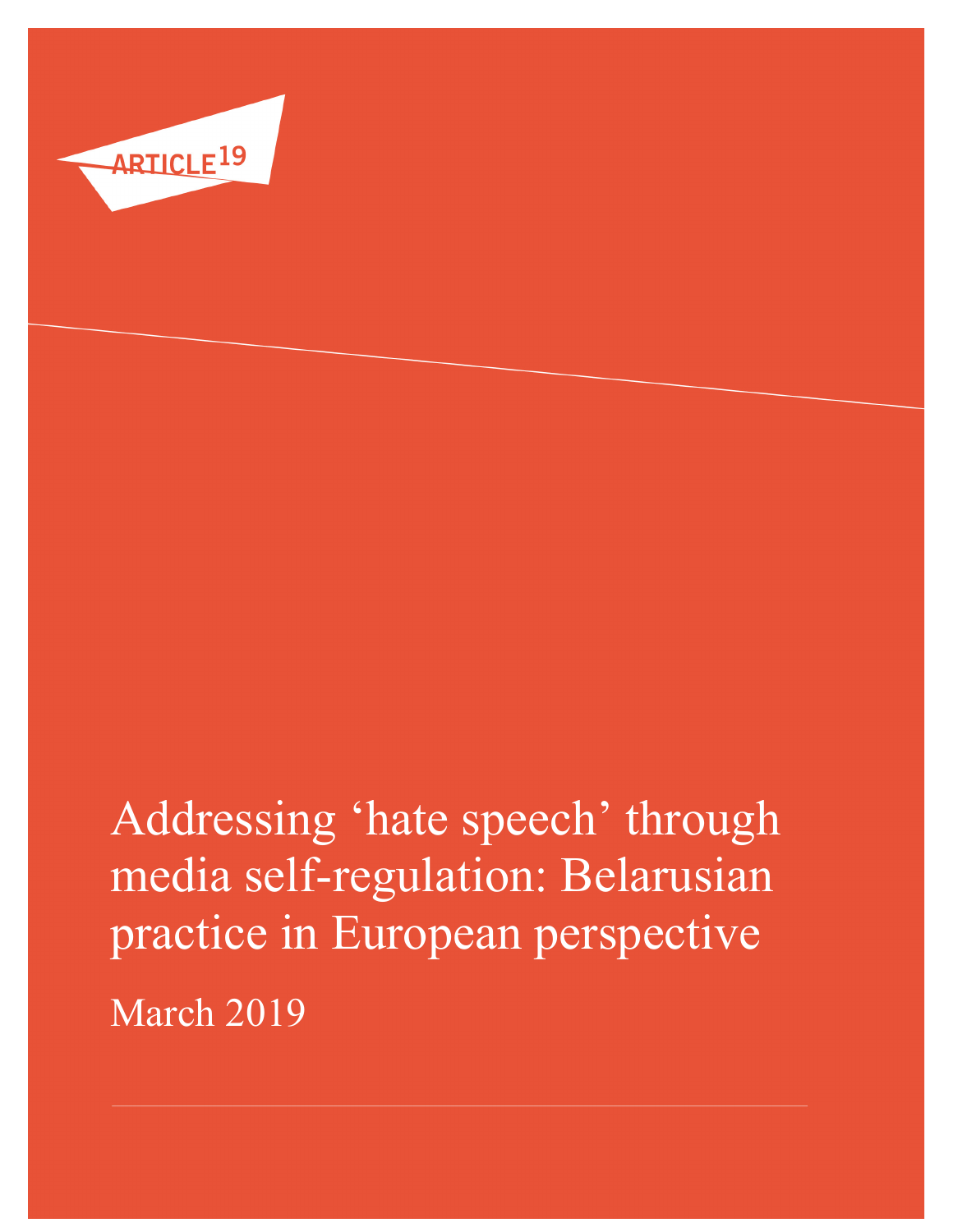

#### Executive summary

In this report, ARTICLE 19 seeks to contribute to the development and strengthening of media selfregulation as a means to address 'hate speech' in Belarus.

In Belarus, 'hate speech' is a pervasive problem that affects various segments of society, in particular LGBT persons, ethnic and racial minorities and women; while the media regularly serves as a platform for the expression of 'hate speech.' Generally, the environment is one in which hateful statements are at least tolerated if not deemed acceptable outright. This problem is exacerbated by a lack of comprehensive legal protection against discrimination.

The Belarusian Government tightly controls civic spaces, curtailing the right to freedom of expression. Independent journalists and media-outlets work in a very difficult environment, facing harassment by State and non-State actors and stringent controls that are tantamount to censorship. At the same time, State run media is used by the authorities as a tool to campaign against human rights defenders and opposition politicians, among others. Given the restrictions on human rights, opportunities for promoting equality and combating 'hate speech' in Belarus are limited. Legislation is often abused to impose illegitimate restrictions on the right to freedom of expression, rather than to protect groups at risk of discrimination and marginalisation.

Despite these challenges, ARTICLE 19 believes there are few limited opportunities for civil society in Belarus to tackle 'hate speech' without using the repressive State machinery, including through independent media self-regulation.

Self-regulation is the preferred model for the press. It is considered the most effective system for promoting ethical and deontological standards. In practice, the situation is more complicated. There is no consistency in how self-regulation of the press is applied across Europe, and its mechanisms vary from country to country. Additionally, such mechanisms face challenges and are often ineffective. In countries with more restrictive environments for freedom of expression, media self-regulation either does not exist or is severely limited. Given this, ARTICLE 19 welcomes the efforts of the Commission on Ethics of the Belarusian Association of Journalists, the country's independent journalistic organisation, in working towards more ethical journalism despite a hostile environment for freedom of expression in the country through self-regulation of the profession.

This report first outlines relevant international law and standards in the area, followed by examination of existing models of media self-regulation across a number of European States and their role in addressing 'hate speech.' Subsequently, the practice of the Belarusian media self-regulatory body is contrasted with examples of practice from a host of European countries, looking into ethical standards and functions, as well as the means used to promote and enforce them. Finally, the brief provides suggestions for further developing and strengthening self-regulation of the press in Belarus, with a view to enabling it to effectively address 'hate speech.'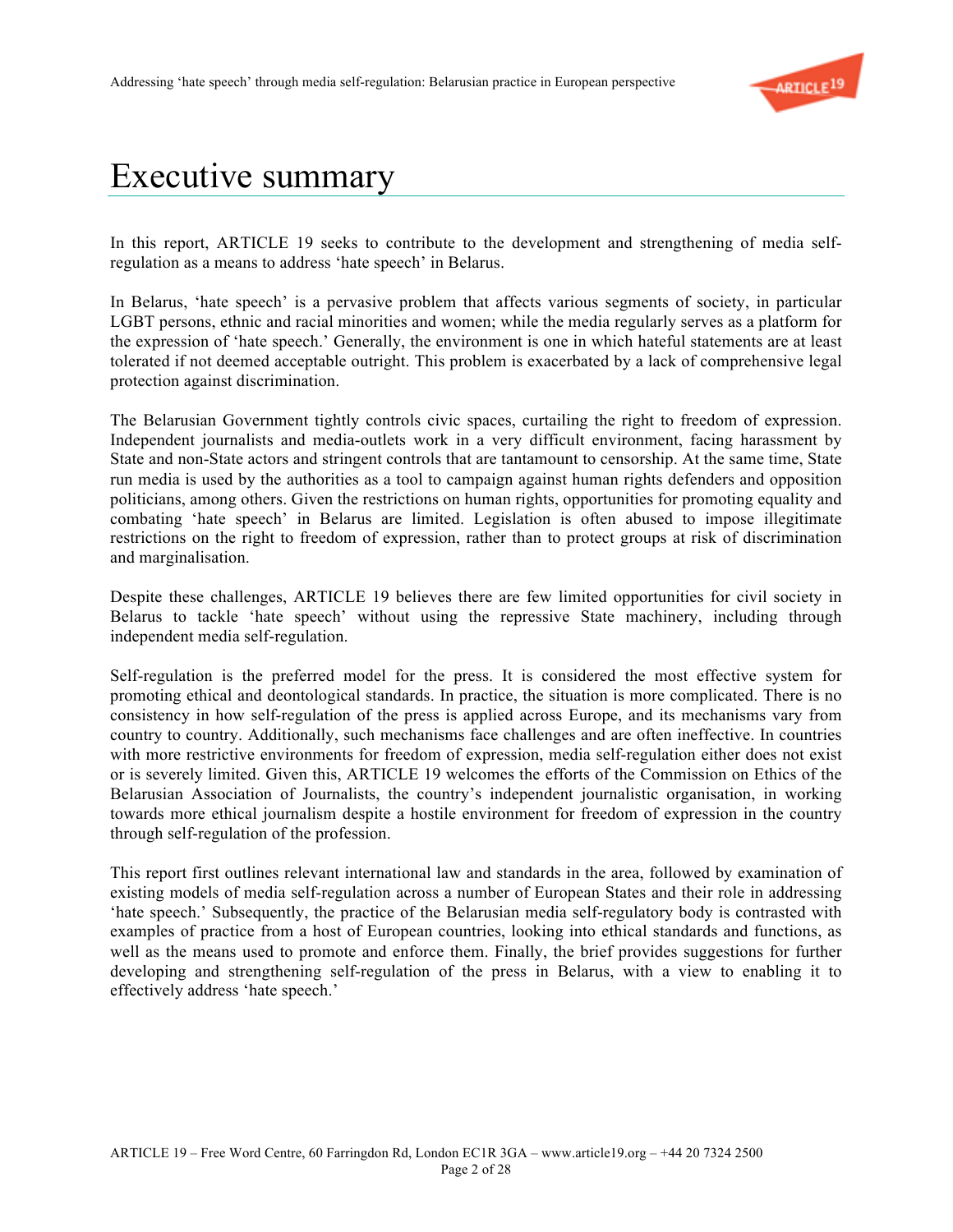

ARTICLE 19 acknowledges that strengthening the existing self-regulation model in Belarus may raise practical challenges and problems. However, we believe that these problems, albeit complex, should be further debated and explored as part of a dialogue between independent Belarusian media and civil society. We believe it is important to collectively engage more broadly on these issues, which are of major importance to the protection of the right to freedom of expression and the right to equality.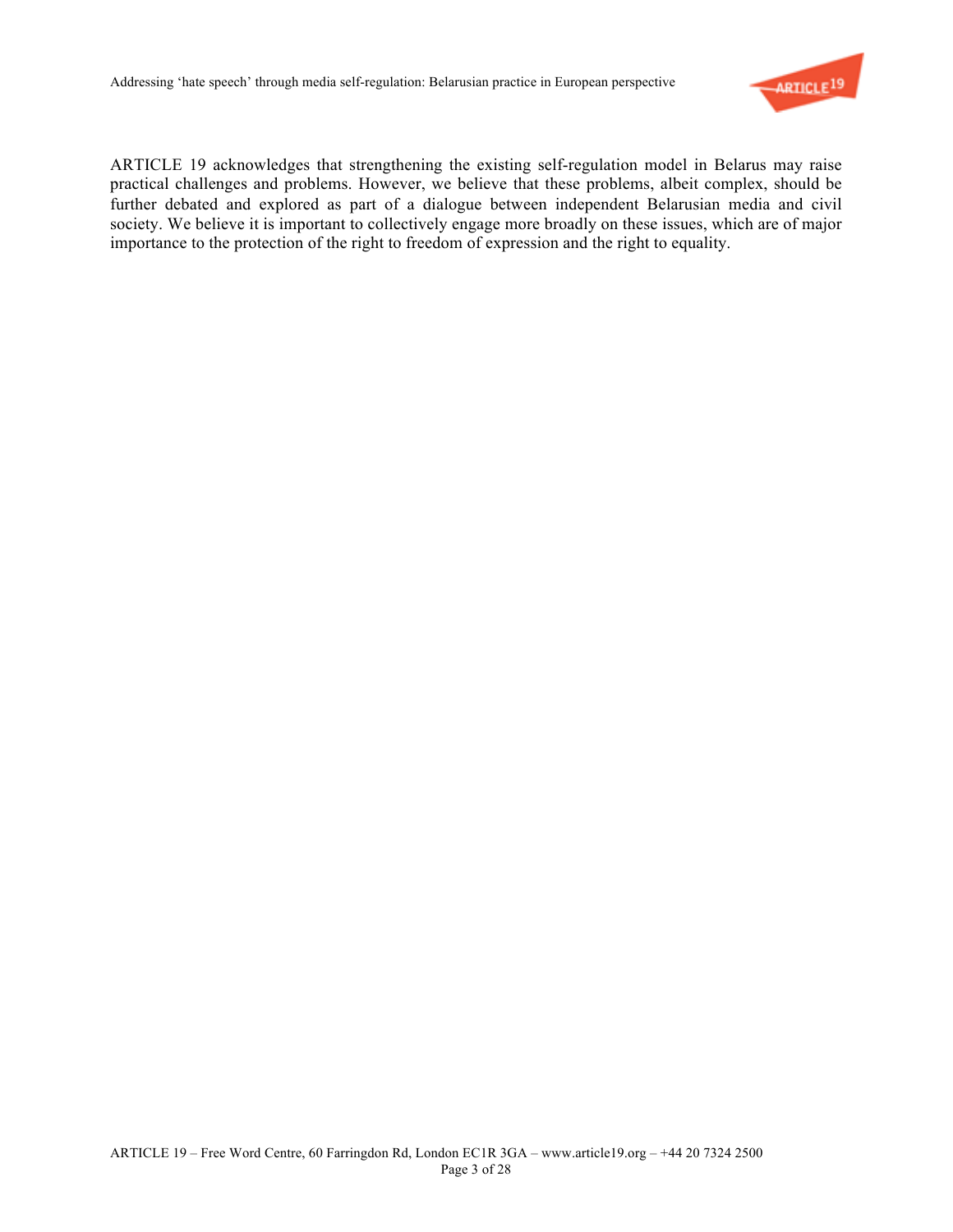

# Table of contents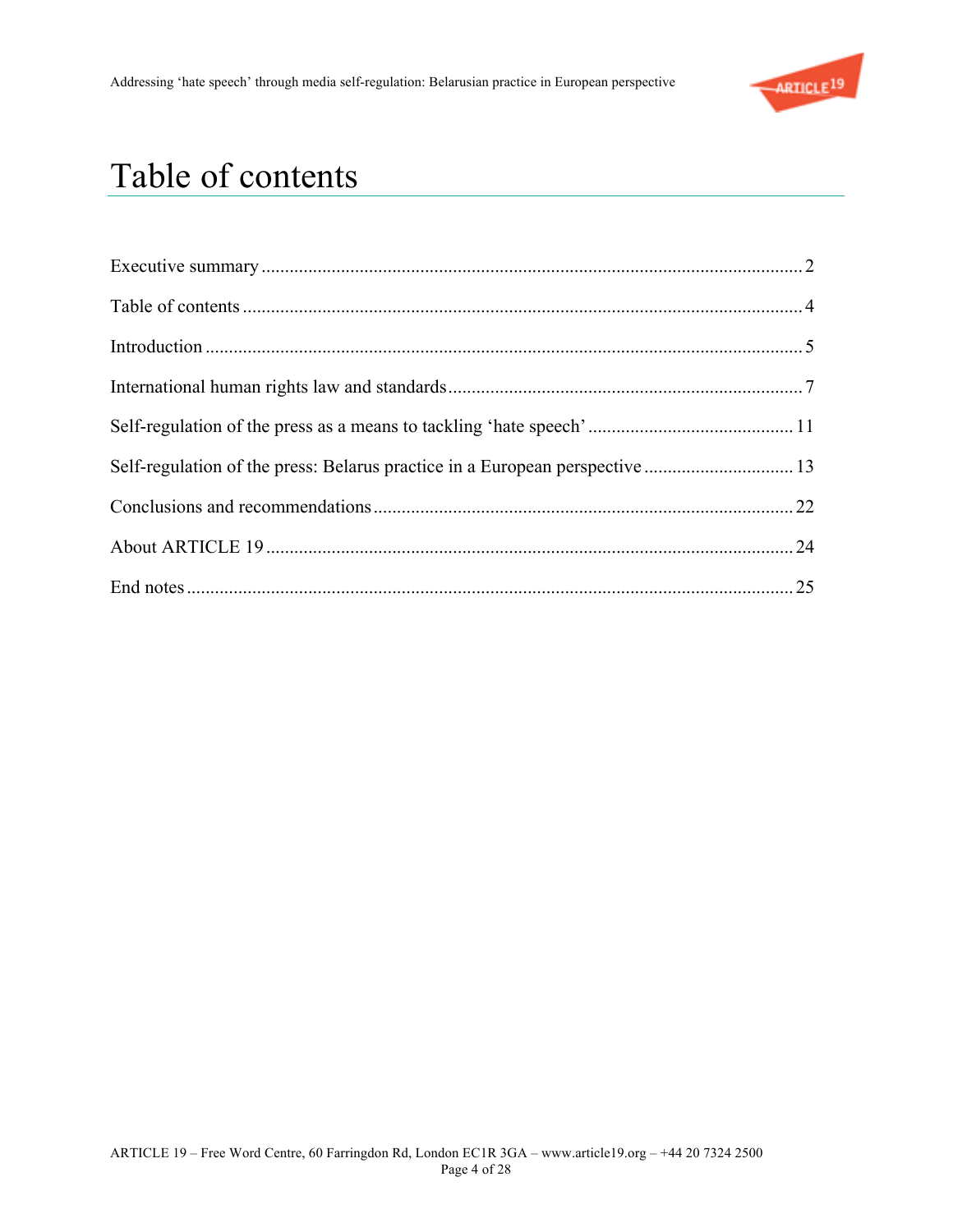

### Introduction

There is no universally accepted definition of the term 'hate speech' in international human rights law although the term is frequently used in legal and non-legal settings. This contributes to the adoption of vague and overbroad laws that are often misused to target dissent, including expression of at risk and marginalised groups, whom such laws should be protecting. One such country in which this misuse is prevalent is Belarus.

'Hate speech' is a pervasive problem in Belarus, affecting various segments of society, in particular LGBT persons, racial and ethnic minorities and women. For example:

- Media monitoring by ARTICLE 19 and partner organisations between December 2016 and March 2017 showed that LGBT issues are relatively absent from media coverage, whereas casual homophobia and transphobia are common among influential opinion makers especially in Stateowned/controlled media. Hence, 'hate speech' against LGBT people is considered acceptable in the country. The problem is exacerbated by the lack of specific legal protections against discrimination on the basis of sexual orientation or gender identity.<sup>ii</sup>
- ARTICLE 19 in its monitoring of anti-LGBT 'hate speech' in the media found that homophobic and transphobic speech by public opinion makers often intersected with misogyny.<sup>iii</sup> Further, the UN Committee on the Elimination of Discrimination against Women has expressed concern about the prevalence of discriminatory stereotypes and patriarchal attitudes regarding the roles and responsibilities of women and men in society and in the family, which it also saw reflected in the media<sup>iv</sup>
- In 2017, the UN Committee on the Elimination of Racial Discrimination expressed concern over reports of 'hate speech' in the media and the lack of clarity surrounding the extent to which racial discrimination-related criminal legislation is applied in practice, and expressed regret over the lack of progress in adopting comprehensive legislation concerning 'hate speech' in line with the Committee's guidance on the matter. $\overline{v}$

Moreover, the Belarusian Government tightly controls civic spaces, curtailing freedom of expression, association and assembly, rights which enable people to speak out in defence of equality. The media and information environment in Belarus remains one of the most restrictive in Europe. Media is strictly controlled by the Government, through legislation that does not comply with international human rights law. Nevertheless, a number of independent Internet publications continue to engage in critical reporting. Belarusian law requires official registration of media outlets and allows the authorities to shut them down on the basis of even minor violations of the law. Journalists are subjected to arbitrary detentions, intimidation and a restrictive accreditation process. Furthermore, the country's governance system has been based on an all-powerful State, driven by presidential decrees with the Executive also controlling the judiciary and the media. Belarus is not a member of the Council of Europe, and regularly ignores recommendations from international human rights bodies on the advancement of human rights.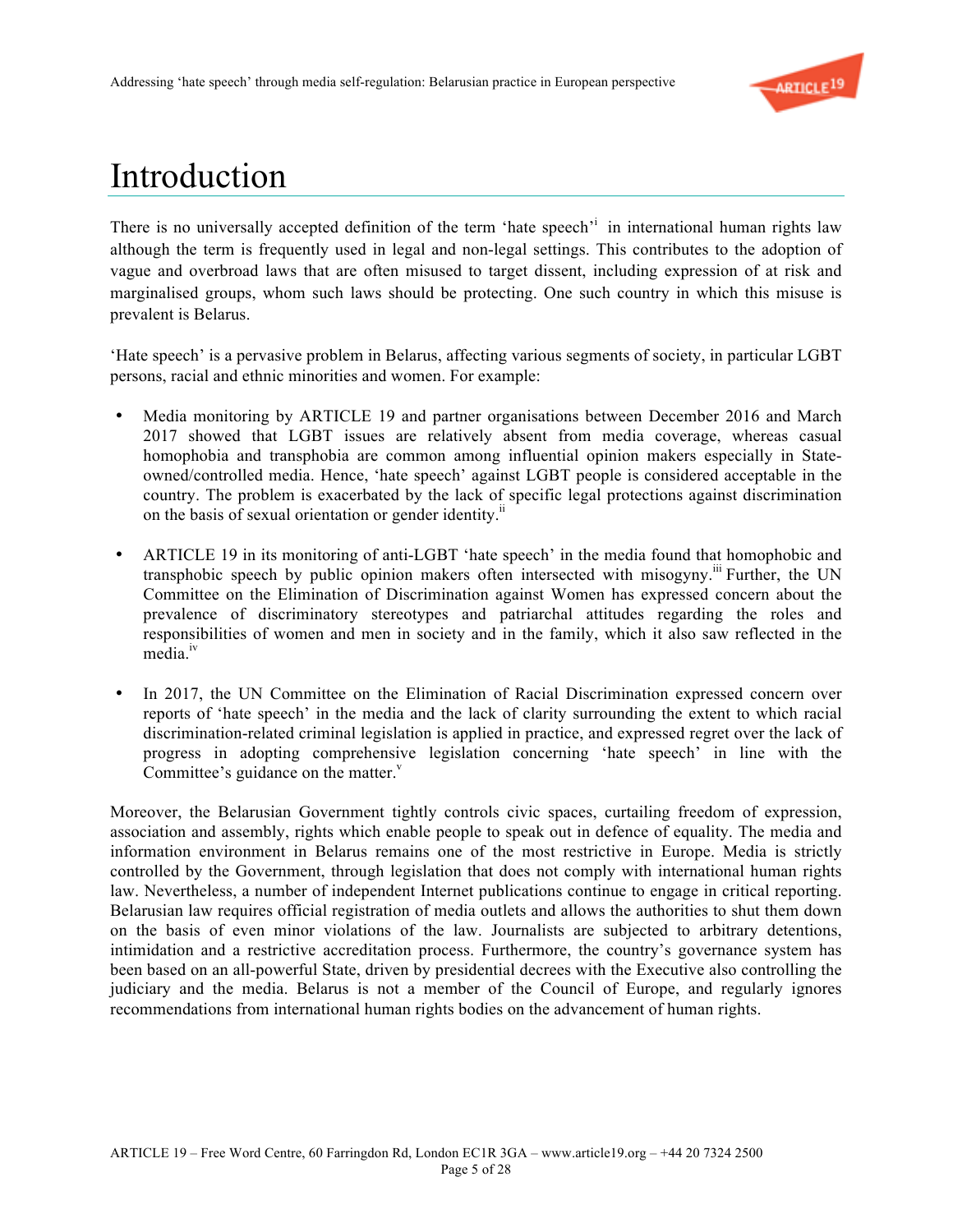

Given the tight restrictions on human rights in Belarus, opportunities for promoting equality and combating 'hate speech' are limited. Despite this hostile environment for journalists and media workers in Belarus, there exists an independent journalistic association, the Belarusian Association of Journalists (BAJ). Its members mostly work for independent media outlets that are still operating in Belarus. Within the BAJ, there is a Commission on Ethics that issues decisions on cases of breach of journalistic ethics. Although not binding, the decisions raise public awareness, including concerning groups at risk of discrimination.

Efforts by civil society organisations (CSOs) have had a positive impact on media discourse, with attitudes among some in the media, and the approach of the BAJ Commission on Ethics, showing that there are opportunities to work towards the promotion of more accurate and ethical coverage of marginalized and at risk groups in Belarus. This report provides some suggestions for effective use and strengthening the media self-regulation mechanism in Belarus, comparing it with existing mechanisms from a range of European countries, as well as policy work of ARTICLE 19 on 'hate speech.'<sup>vi</sup> ARTICLE 19 believes it is important to collectively engage more broadly on responding to 'hate speech' while protecting the right to freedom of expression, including in countries where the environment for freedom of expression is more hostile.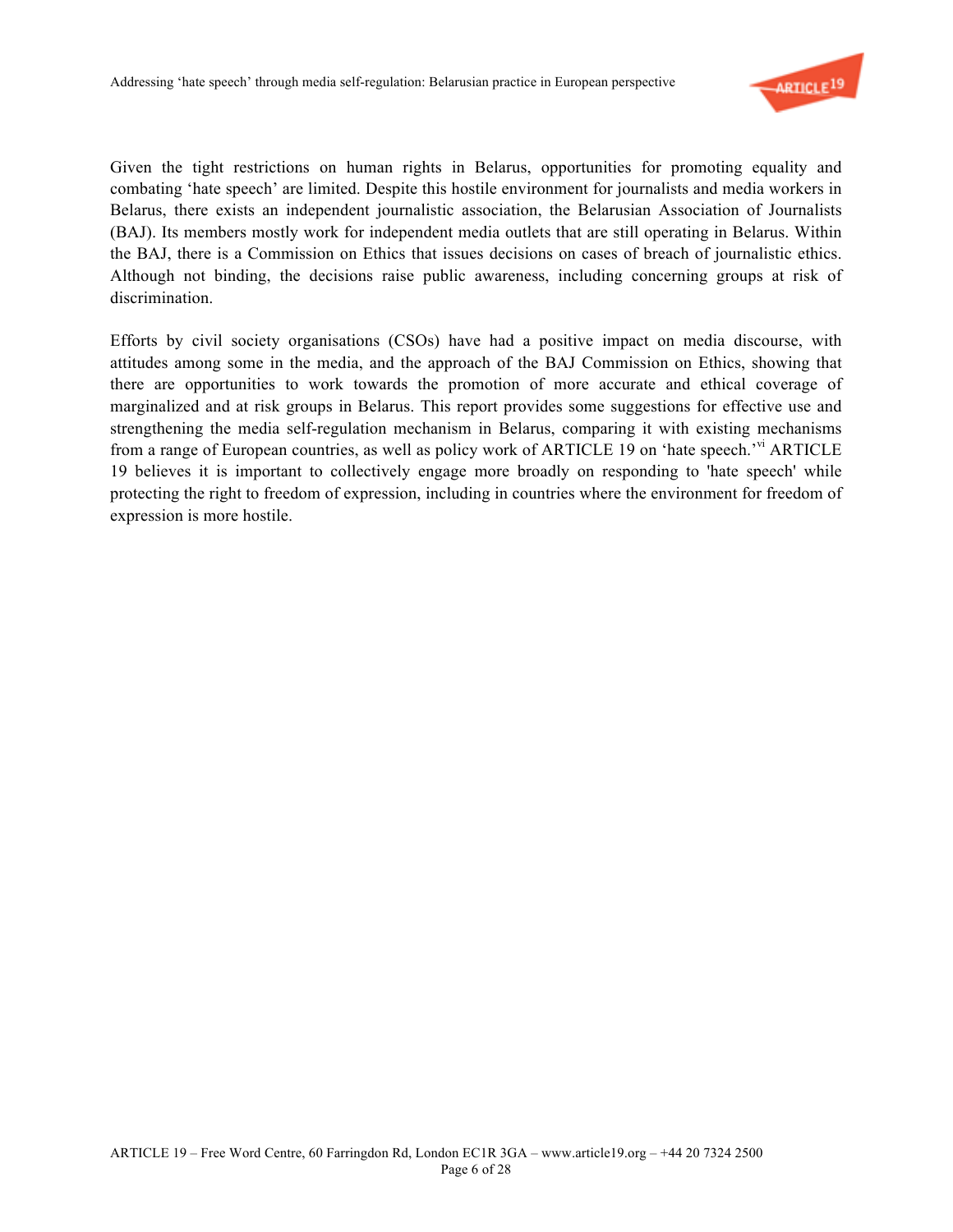

### International human rights law and standards

International and regional human rights law and standards provide for protection of the right to freedom of expression<sup>vii</sup> and the right to equality.<sup>viii</sup> States have positive obligations to ensure the effective protection of human rights, including in the sphere of relationships between private actors, whose behaviour may be regulated where this is necessary to guarantee the effective exercise of the rights of individuals to freely receive and impart information and ideas.<sup>ix</sup>

These protections must be the backbone of any State responses to 'hate speech' intolerance and discrimination.

Exceptionally, States may limit the right to freedom of expression, if such limitation meets all the requirements of the three-part test, namely:

- That the restriction is provided for by law: any limitation on freedom of expression must have a basis in law,<sup>x</sup> which moreover must be public, accessible, predictable and foreseeable,<sup>xi</sup> thus enabling individuals to regulate their conduct;
- That the restriction is in pursuit of a legitimate aim, such aims having been exhaustively listed in human rights treaties, including respect for the rights or reputations of others; or the protection of national security or public order (ordre public), or of public health and morals; and
- That the restriction is necessary in a democratic society: the aim of the restriction must be proportional to the means used to reach it. States must demonstrate, in a specific and individualised manner, the precise nature of the threat to the legitimate aim, and the necessity<sup>xii</sup> and proportionality of the action taken, in particular by establishing a direct and immediate connection between the expression concerned and the identified threat.<sup>xiii</sup> The least restrictive measure<sup>xiv</sup> capable of achieving a given legitimate objective should be imposed.

Additionally, under Article 20(2) of the International Covenant on Civil and Political Rights (ICCPR), States Parties are required to prohibit "any advocacy of national, racial or religious hatred that constitutes incitement to discrimination, hostility or violence."<sup>xv</sup>

Freedom of expression and 'hate speech'

As noted earlier, 'hate speech' is an emotive concept for which there exists no universally accepted definition under international human rights law.<sup>xvi</sup> Based on international freedom of expression standards (see above), ARTICLE 19 argues that approaches to 'hate speech' should be scaled according to its severity. It has proposed that appropriate and effective responses to 'hate speech' should differentiate between: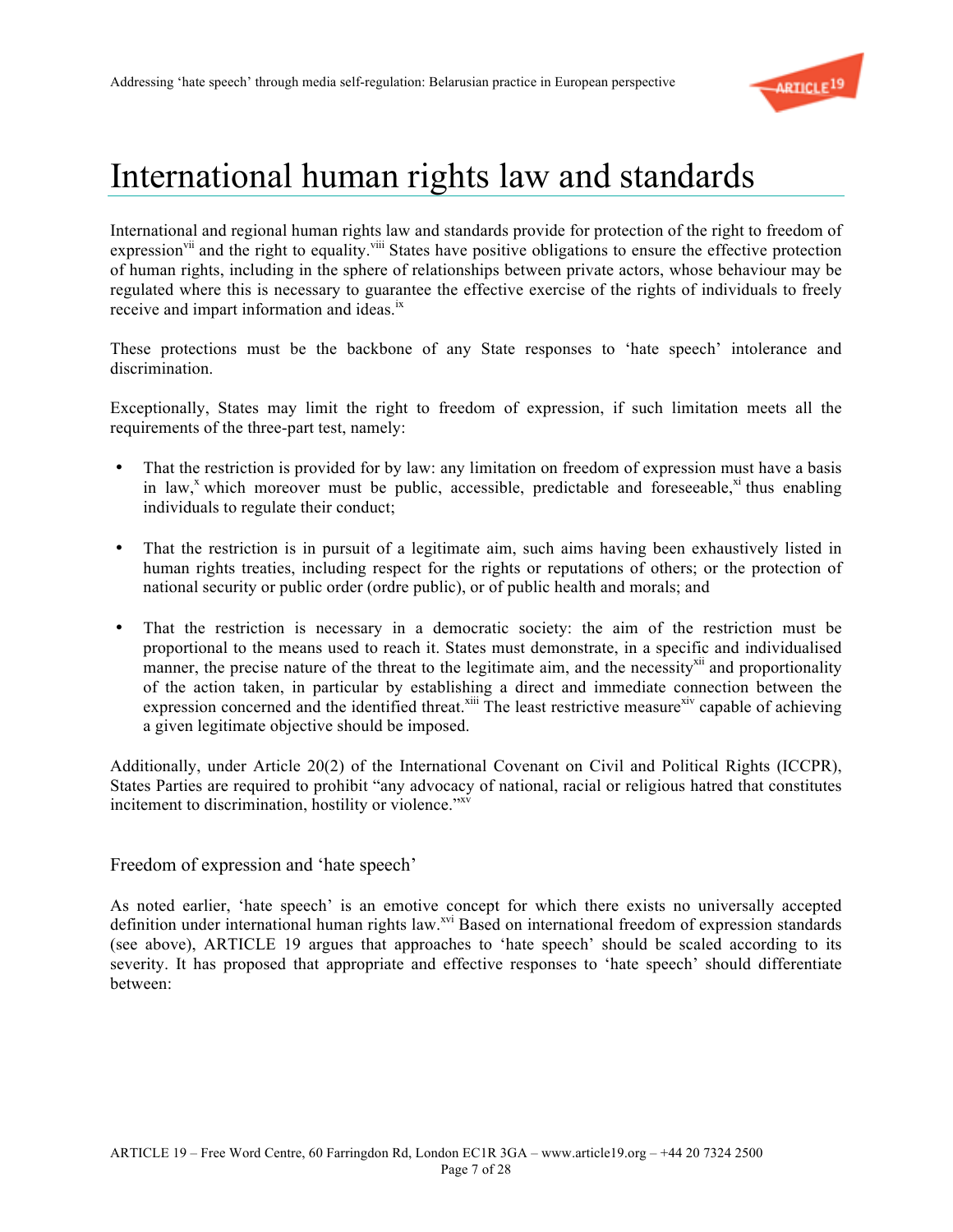

- 'Hate speech' that must be prohibited: international criminal law and Article 20(2) of the ICCPR require States to prohibit certain severe forms of 'hate speech,' including through criminal, civil and administrative measures;<sup>xvii</sup>
- 'Hate speech' that may be prohibited: States may prohibit other forms of 'hate speech,' provided they comply with the requirements of Article 19(3) of the ICCPR (and, mutatis mutandis, relevant regional human rights treaties); and,
- Lawful 'hate speech' which should be protected from restriction under Article 19(3) of the ICCPR but nevertheless raises concerns in terms of intolerance and discrimination, and thus merits a critical response by the State.<sup>xviii</sup>

Simultaneously, ARTICLE 19 also argues that responses to 'hate speech' are premised on three complementary areas of actions for States, specifically:

- Creating an enabling environment for the exercise of the right to freedom of expression, and protecting the right to equality and non-discrimination;
- Enacting a range of positive policy measures to promote freedom of expression and equality, including in the field of media regulation, with a view to tackling prejudice and discrimination without limitations on freedom of expression; and
- That limitations on expression should be considered only for the most severe forms of 'hate speech,' i.e. incitement to hostility, discrimination or violence, in exceptional circumstances that are in accordance with international human rights law.

#### Freedom of the media

The European Convention on Human Rights (the European Convention) does not explicitly mention freedom of the press, but the European Court of Human Rights (the European Court) has, through its case law, developed a body of principles and rules granting the press a special status with strong protection. In its jurisprudence, the European Court has recognised the "public watchdog" role of the press. Xix In particular, it has stressed the special function of the press in political debate noting that:

The pre-eminent role of the press in a State governed by the rule of law must not be forgotten ... Freedom of the press … enables everyone to participate in the free political debate which is at the very core of the concept of a democratic society.<sup>xx</sup>

In addition, the European Court also affords freedom of the press strong protection where matters of public interest other than political issues are publicly debated.<sup>xxi</sup>

The State, by virtue of the press' duty "to impart information and ideas on matters of public interest",<sup>xxii</sup> and the public's right to receive such information, has less possibility to interfere. However, this added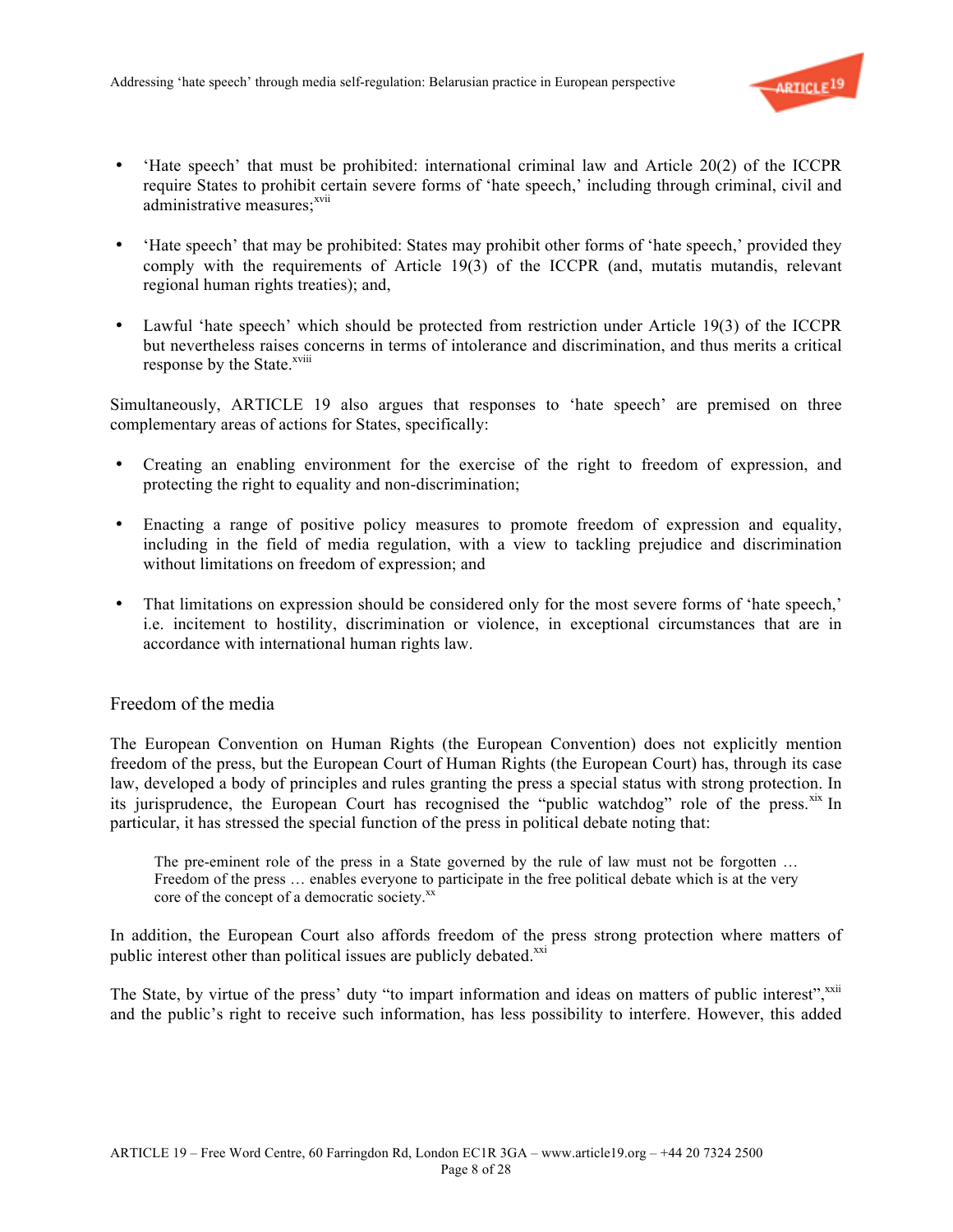

protection is subject to the proviso that journalists "are acting in good faith … and provide 'reliable and precise' information in accordance with the ethics of journalism."<sup>xxiii</sup>

The pivotal role of independent and pluralistic media in a democratic society also features prominently in the principles to which the Participating States in the Organisation for Security and Cooperation in Europe (OSCE) are committed. Approaching the issue from the perspective of international cooperation, the foundational 1975 Final Act of the Conference on Security and Co-operation in Europe, in this regard, already emphasised "the essential and influential role of the press, radio, television, cinema and news agencies and of the journalists" in the development of mutual understanding between the Participating States and committed to improve the circulation of, access to, and exchange of information.<sup>xxiv</sup> This commitment to the furthering of free, independent and pluralistic media has since remained a mainstay of OSCE declarations and principles. In 1997, this led to the establishment of the office of the Representative on Freedom of the Media, whose mandate it is to, inter alia, monitor relevant media developments in Participating States and advocate and promote full compliance with OSCE principles and commitments regarding freedom of expression and free media.<sup>xxv</sup> The successive Representatives have frequently expressed serious concerns over restrictions on the media and attacks on journalists in Belarus.<sup>xxvi</sup>

The media and 'hate speech'

The media plays a critical role in reporting on and challenging 'hate speech.' However, any policy measures directed at the media should respect the fundamental principle that media regulation should be undertaken by bodies independent of political influence, which are publicly accountable and operate transparently. Unfortunately, in many countries, concentration of media ownership, State interference in the media, and a lack of independence in the media regulatory environment more broadly, make it difficult to address failings in ethical coverage.

Accordingly, ARTICLE 19 has argued that, as a moral and social responsibility, mass media should take steps to:

- Ensure that their workforces are diverse and representative of society as a whole. In particular, it is critical that marginalised groups are able to freely access and use media for the production and circulation of their own content.
- Address as far as possible issues of concern to all groups in society;
- Seek a multiplicity of sources and voices within different communities, rather than representing communities as monolithic blocs; and
- Adhere to high standards of information provision that meet recognised professional and ethical standards<sup>xxvii</sup>

Further, the rights of correction and reply should be guaranteed to protect the right to equality and nondiscrimination, and the free flow of information. These rights are best protected through self-regulatory systems.<sup>xxviii</sup>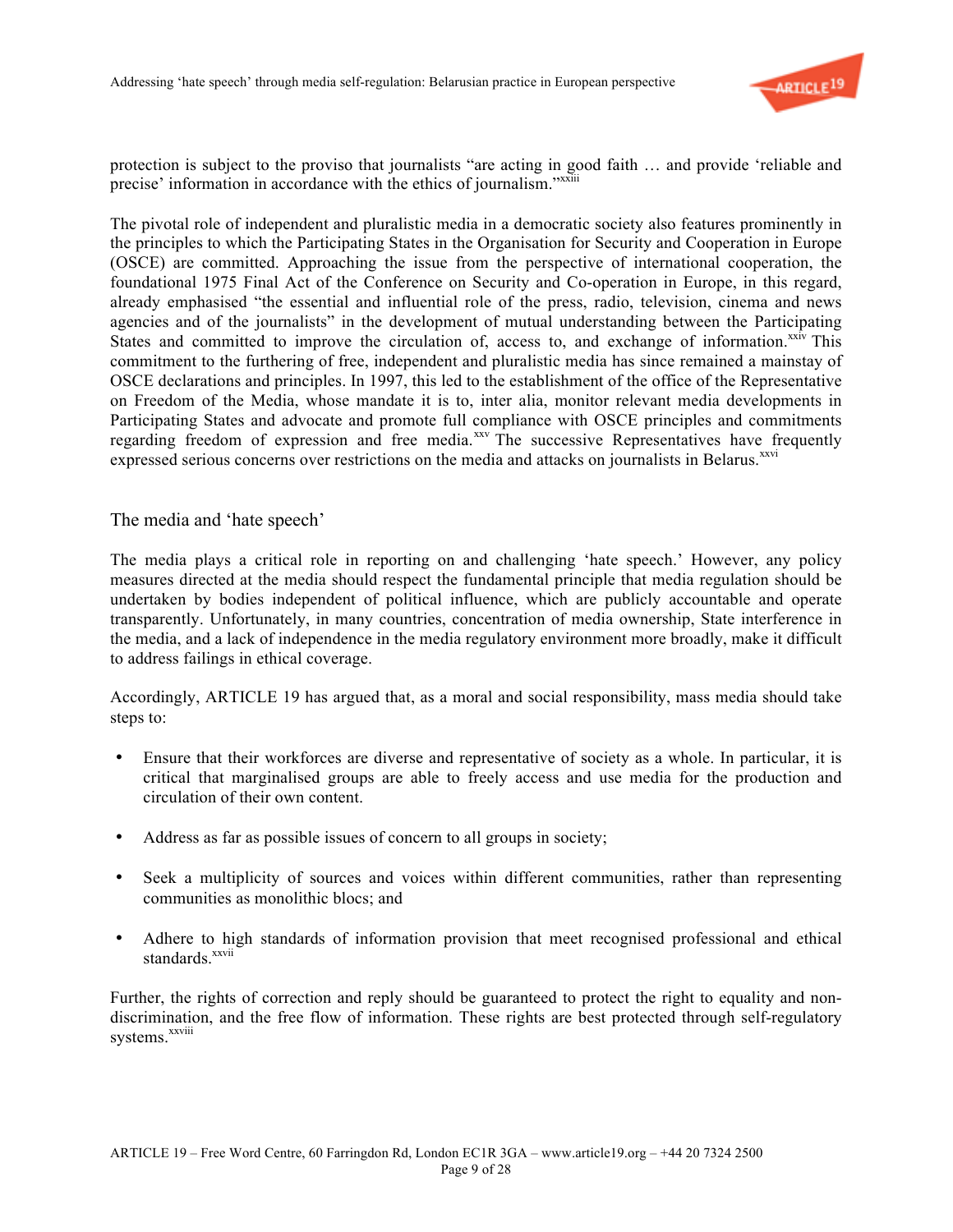

All media should also play a role in combating discrimination and in promoting intercultural understanding, including by considering the following:<sup>xxix</sup>

- Taking care to report in context and in a factual and sensitive manner, while ensuring that acts of discrimination are brought to the attention of the public;
- Being alert to the danger of discrimination or negative stereotypes of individuals and groups being furthered by the media;
- Avoiding unnecessary references to race, religion, gender and other group characteristics that may promote intolerance;
- Raising awareness of the harm caused by discrimination and negative stereotyping; and
- Reporting on different groups or communities and giving their members an opportunity to speak and to be heard in a way that promotes a better understanding of them, while at the same time reflecting the perspectives of those groups or communities.

Professional codes of conduct for the media should reflect the principle of equality and, accordingly, steps should be taken to promulgate and implement such codes. In particular, professional development programmes for media professionals should raise awareness of the role the media can play.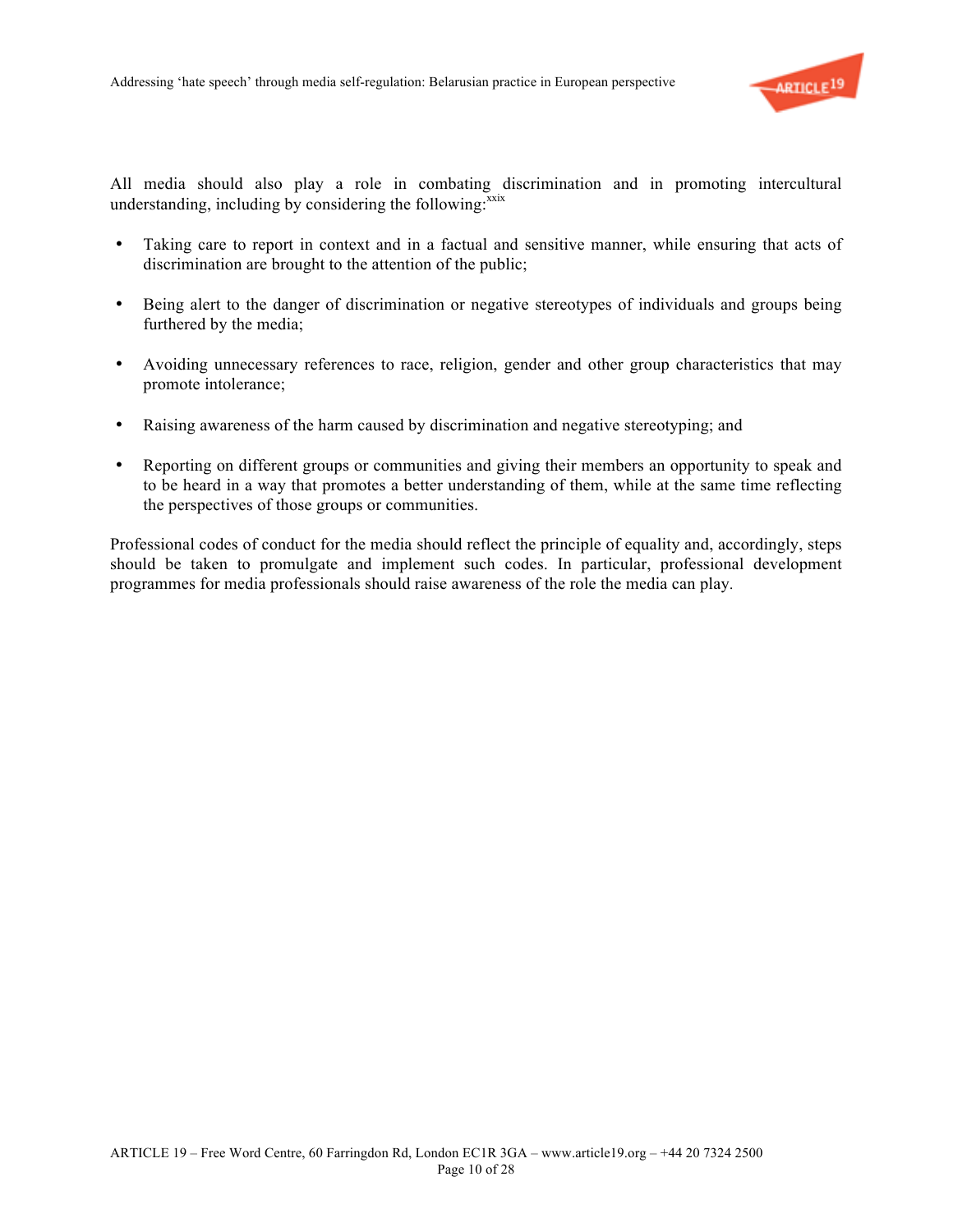

## Self-regulation of the press as a means to tackling 'hate speech'

The self-regulation model of the media is a framework that relies entirely on voluntary compliance by the media industry (while legislation plays no role in enforcing the relevant standards). It differs from the coregulation model, sometimes also called "regulated self-regulation", which contains elements of the selfregulatory model but is underpinned by legislation. The raison d'être for a self-regulation model is holding its members accountable to the public, promoting knowledge within its membership, and developing and respecting international standards. It relies first and foremost on members' common understanding of the values and ethics that underpin professional conduct.

Self-regulation is considered to be the least restrictive means available through which the press can be effectively regulated and the best system through which high standards in the media can be promoted.<sup>xxx</sup> At the same time, ARTICLE 19 recognises that this must be meaningful and effective. Accordingly, ARTICLE 19 has identified several requirements<sup>xxxi</sup> for self-regulatory bodies, which should:

- Ensure their independence from government, commercial and special interests;
- Be established via a fully consultative and inclusive process the major constitutive elements of their work should be elaborated upon in an open, transparent and participatory manner that allows for broad public consultation;
- Be democratic and transparent in their selection of members and decision-making;
- Ensure broad representation, with a composition that includes representatives of civil society;
- Adopt a code of ethics for the sector it seeks to regulate;
- Have a robust complaints mechanism and clear procedural rules to determine whether ethical standards were breaches in individual cases, and have the power to impose only moral sanctions; and
- Work in the service of the public interest, and be transparent and accountable to the public.

Furthermore, self-regulatory bodies can play an important role in promoting knowledge and understanding of ethical rules throughout the sector, for instance by adopting and disseminating recommendations and guidelines, or offering trainings to their members. The OSCE, in its guidance on media self-regulation, equally stresses the importance of a commitment to the Code of Ethics. In relation to the participation of tabloid journalists, for instance, the OSCE provides:

Concerning the participation of the so-called "yellow press", which tends to disregard codes of ethics, the OSCE distinguishes between two scenarios: if they have signed the code of ethics, they should be equally involved with all respective duties and responsibilities; if they have not signed, they should not be a threat to the press council.<sup>xxxii</sup>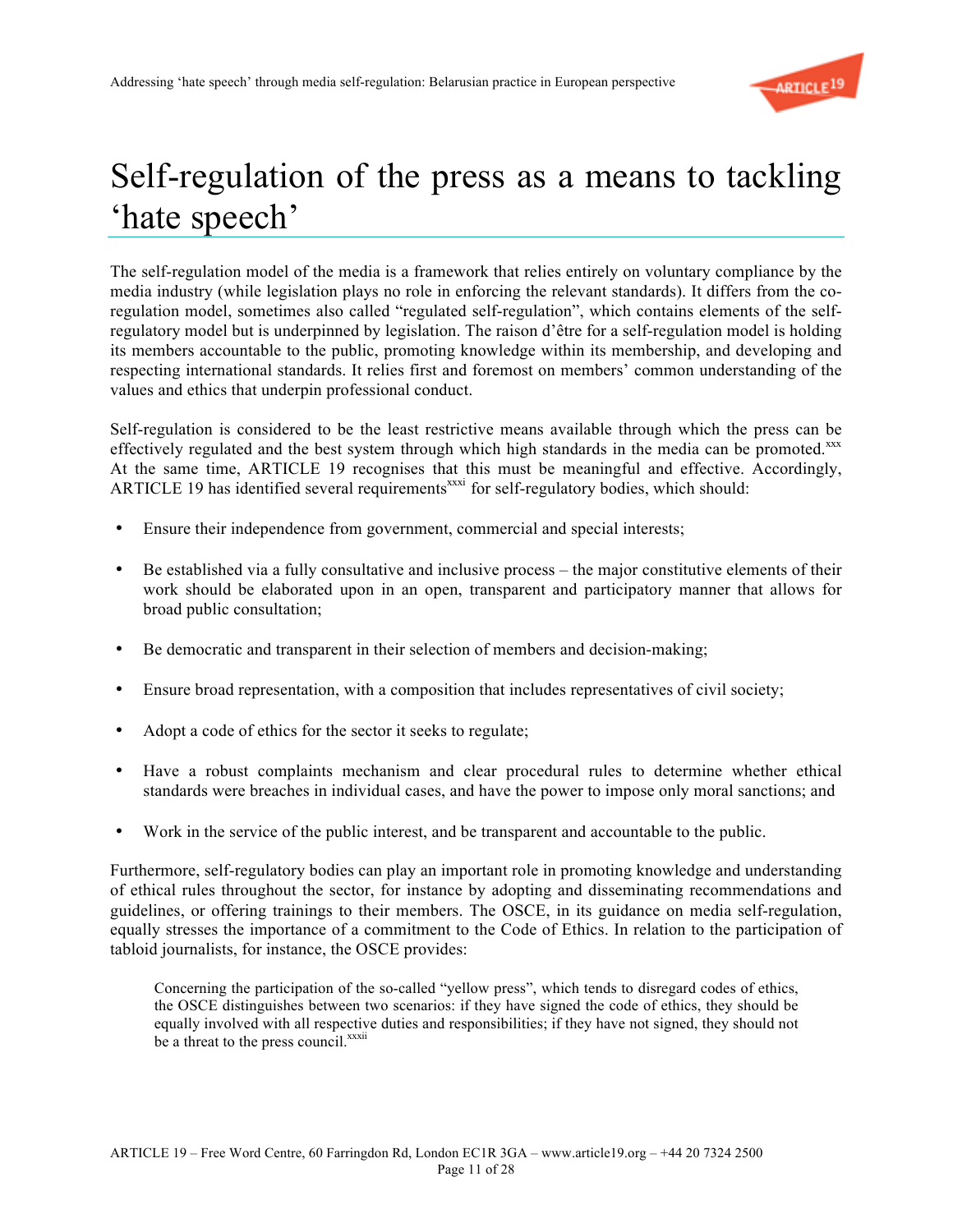

ARTICLE 19 believes that when considering the approaches to 'hate speech' through media selfregulation, the Belarus stakeholders can consider experiences from other countries. In ARTICLE 19's experience,<sup>xxxiii</sup> given that self-regulatory mechanisms are embedded in a specific domestic regulatory, economic and political context, it is neither possible nor appropriate to develop a "one-size-fits-all" set of recommendations. ARTICLE 19 finds that in order for the press' self-regulatory mechanisms to effectively address 'hate speech':

- Sanctions for violations of the code of ethics must be clear and effective, and there must be an effective mechanism for their enforcement;
- Procedures must be streamlined and designed so the threshold for filing a complaint is low. Procedural rules must be clear, and guarantee appropriate due process at each stage of the proceedings concerning violations of the code of ethics;
- Self-regulatory bodies have an important role in building the capacity of the journalistic profession, with a view to internalising deontology and ethics. This capacity-building can take the form of targeted teaching activities, but is also done through the development of guidelines for reporting on at-risk groups, and through the inclusion of reasoning in decisions concerning violations of the deontology that clarifies how compliance with the code of ethics is evaluated in practice;
- Self-regulatory bodies have an important role in informing the public, including about their existence and specific role in tackling 'hate speech'; and
- Diversity in the self-regulatory body's membership is an important factor in ensuring that the concerns of individuals and groups who are targeted by 'hate speech' are heard.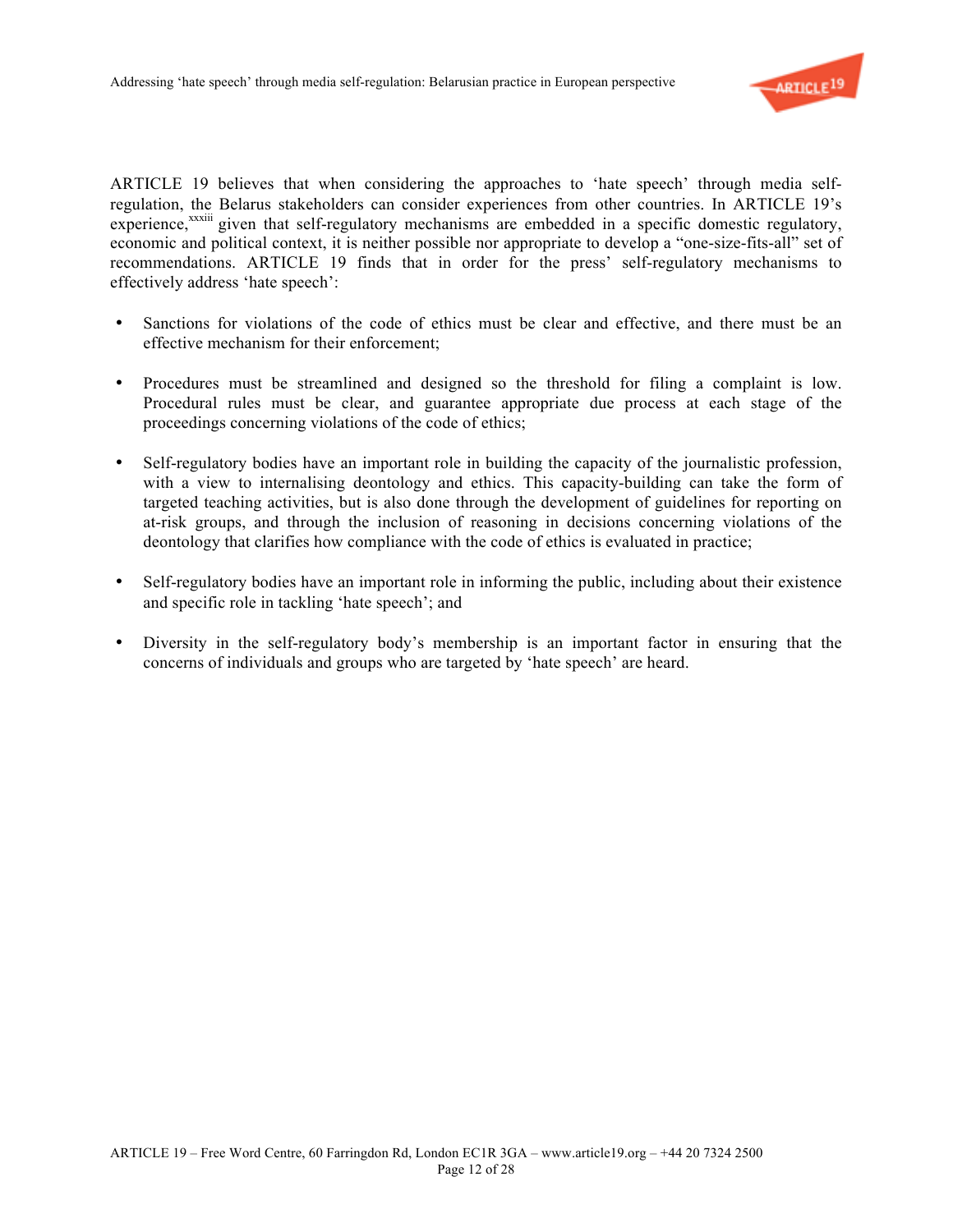

## Self-regulation of the press: Belarus practice in a European perspective

As set out above, a variety of practices exist in the area of self-regulation of the press, and one is not necessarily preferred over the other, so long as the outcomes satisfy the requirements laid out in the previous chapter. In this section, ARTICLE 19 first outlines the situation of self-regulatory bodies in Belarus, and then follows up with comparative examples from European countries that could be considered by the BAJ in the development of its own practice with regard to 'hate speech.'

Journalists' associations in Belarus

There are two professional associations of journalists in Belarus: the Belarusian Union of Journalists (BUJ) which includes journalists working for State-owned media; and the Belarusian Association of Journalists (BAJ), which primarily comprises journalists working with scarce independent media. The BUJ is not considered to be independent and does very little with regard to journalism ethics.

BAJ has over 1,000 members who work in various periodicals, on radio and television, and in publishing companies. Some members of the organization are employees of State-run media. In addition to the central office in Minsk, the association has 5 regional branches.

ARTICLE 19 stresses that with regard to developing the BAJ's self-regulatory mechanism and its capacity to address 'hate speech,' rather than focusing on the nature of the employer, the more important issue is that the BAJ's members commit to abide by the ethical and deontological principles of the Association and agree to participate in the mechanisms to develop and enforce them. Each journalist's commitment in this regard is welcomed, and it is immaterial whether these journalists are employed by independent or State-run media, or if they work freelance.

BAJ Code of Journalistic Ethics and 'hate speech'

The BAJ Declaration on Principles of Journalistic Ethics (BAJ Declaration) states a commitment to prevent discrimination on multiple grounds, introducing an open-ended list of protected characteristics, including on the grounds of race, nationality, religion, sex, sexual orientation, political and other views. The current Declaration was adopted in 2006. Additionally, BAJ also adopted the Code of Journalistic Ethics, which does not mention non-discrimination on any grounds.

ARTICLE 19 welcomes the inclusion of a commitment to preventing discrimination in the BAJ's Declaration. We recommend the Code of Journalistic Ethics also explicitly prohibit discrimination. We further recommend that the BAJ follow the practice of many other European press codes to frame the provision in an open-ended manner. For instance: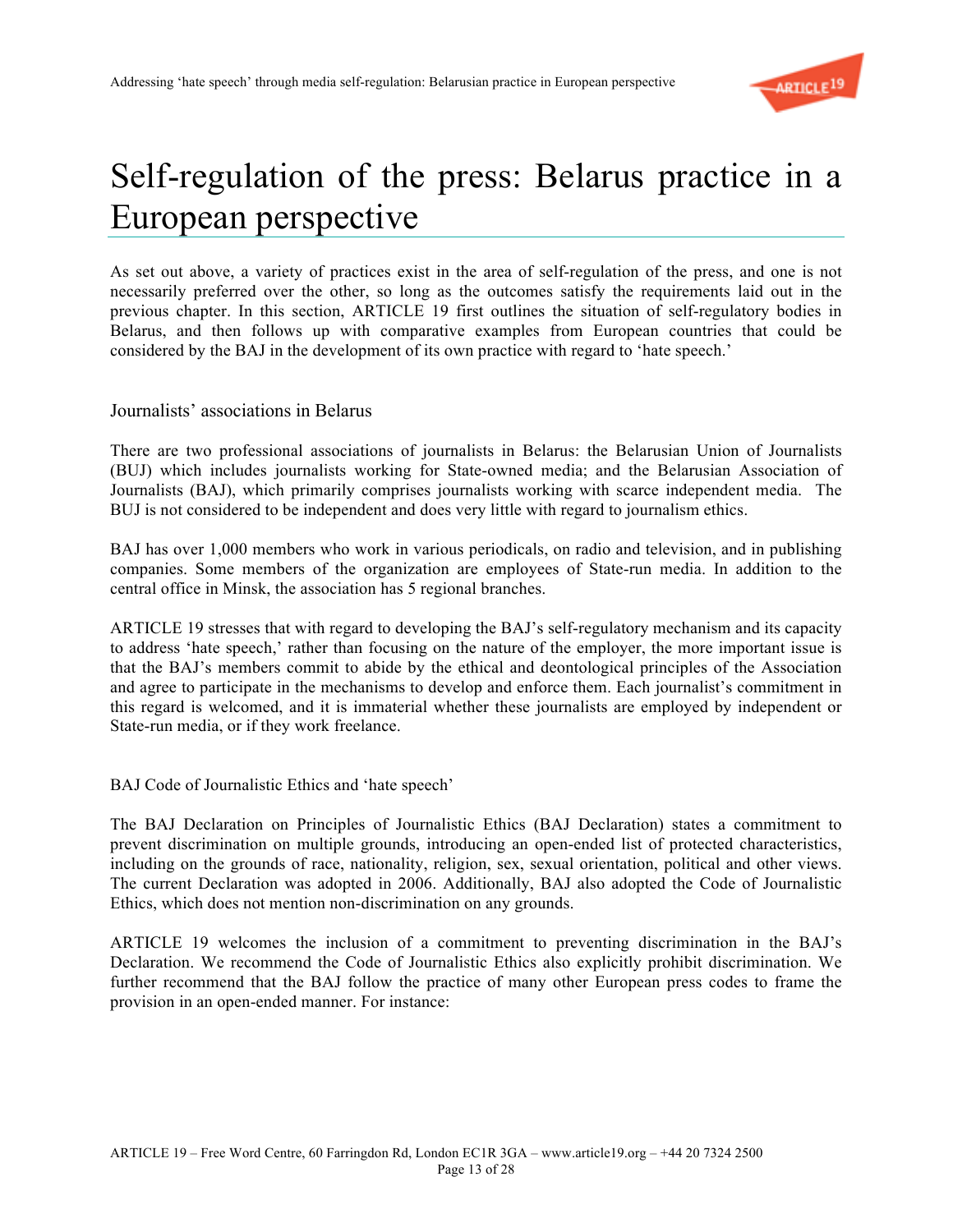

- In Austria, the Press Council's Code states "any discrimination on grounds of age, disability, sex or any ethnic, national, religious, sexual, ideological or other grounds is inadmissible."<sup>xxxiv</sup>
- In the UK, IMPRESS' Standards Code requires publishers not to make prejudicial or pejorative references to a person based on their age, disability, mental health, gender reassignment or identity, marital or civil partnership status, pregnancy, race, religion, sex or sexual orientation, or any other characteristic that makes that person vulnerable to discrimination. These characteristics must not be referred to unless they are relevant to the story. $\frac{xxxx}{}$

In addition to the inclusion of a non-discrimination clause in the Code of Journalistic Ethics, ARTICLE 19 further invites the BAJ to consider introducing additional guidelines to address other minority issues<sup>xxxvi</sup> as well as 'hate speech.' For instance, in the UK, IMPRESS has included a provision in its Standards Code dealing specifically with 'hate speech' (however, only to the extent that it constitutes incitement to hatred).<sup>xxxvii</sup>

#### BAJ Commission on Ethics

The BAJ Commission on Ethics, elected by the BAJ Congress every 3 years from its members, serves as the Association's body that hears complaints regarding violations of the Code of Journalistic Ethics. The Commission comprises 7 members.

In order to enhance the Commission's effectiveness in tackling 'hate speech,' ARTICLE 19 underlines the importance of diversity in the body's composition. We recommend that the composition of the Commission of Ethics be organised so as to include representatives of the public, whose participation can provide significant benefits in terms of credibility, transparency and accountability. In light of the Belarusian authorities' continuous violations of the right to freedom of expression and interference with press freedom, ARTICLE 19 recommends that the Commission never include public officials.<sup>xxxviii</sup> As for the participation of the public, there are varying practices from other European countries that the BAJ could consider, for instance:

- The European Federation of Journalists (EFJ), in its guidelines for action concerning journalism practice and media diversity inclusiveness,<sup>xxxix</sup> has equally underscored the need to improve the role of press councils and their structure with a view to promoting diversity. By way of example, the EFJ asks how press councils make decisions, and who sits in its decision-making body for decisions relating to gender, minority rights, refugees and immigrants.
- In the Netherlands, the Press Council considers ethics complaints in a chamber composed<sup>xl</sup> of the Council's chairperson (always a journalist)<sup>xli</sup> or one of their three deputy chairpersons (who must be jurists pursuant to the statutes<sup>xlii</sup> and, in practice, are usually current or former members of the judiciary);<sup>xliii</sup> two journalist members of the Press Council; and two non-journalists (one Press Council member who was appointed upon nomination by the participating publishers, broadcasters and journalists' unions who fund the Council's work<sup>xliv</sup> and another Council member who was appointed following a public procedure).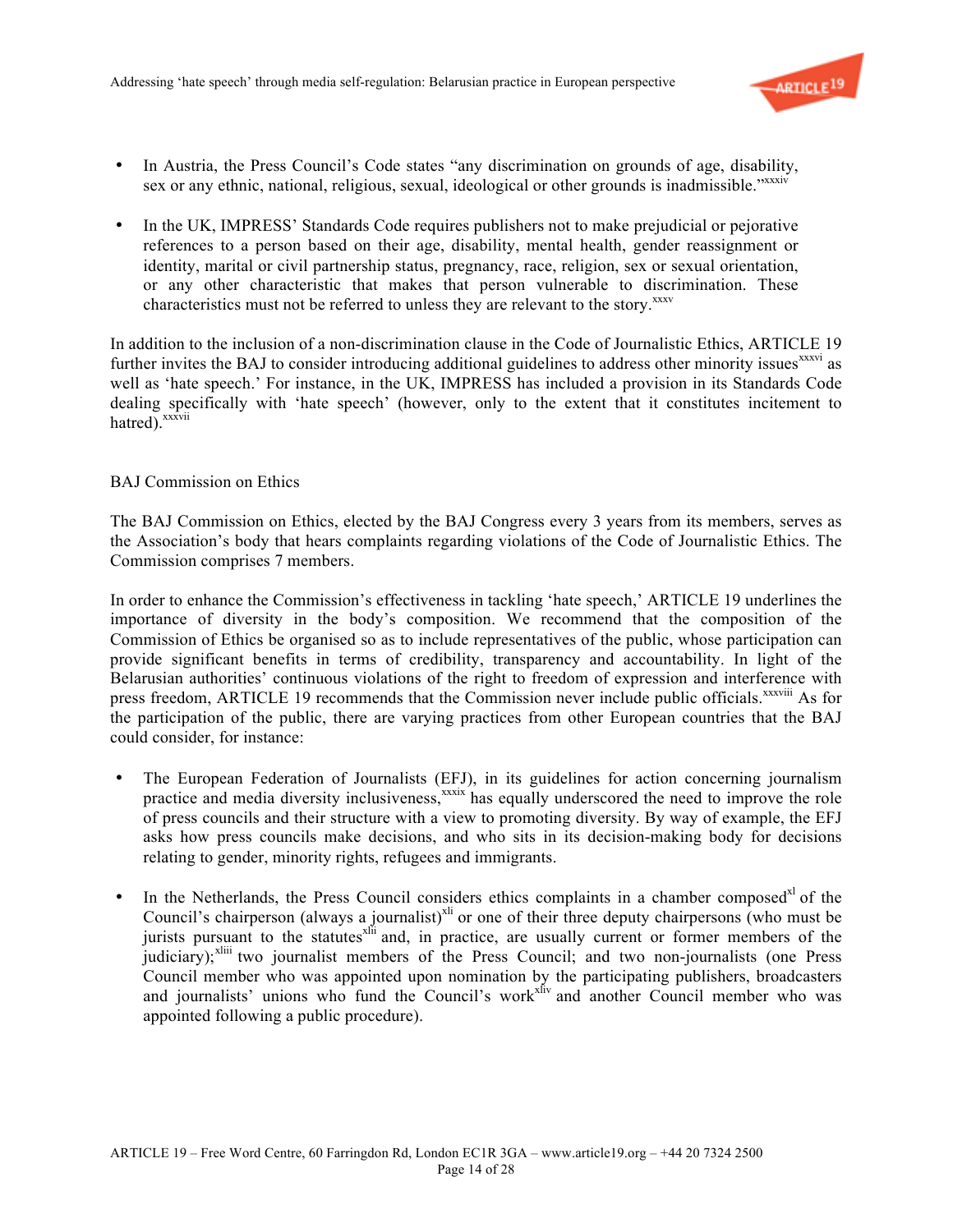

• In Sweden, tasks of enforcing ethical standards are divided between the Press Ombudsman and the Press Council. The former is appointed by a special committee consisting of the Chief Parliamentary Ombudsman, the chairperson of the Swedish Bar Association and the chairperson of the National Press Club. The Press Council is composed of a judge, who acts as chairperson, one representative each of the four founding press organisations (the Swedish Newspaper Publishers' Association, the Magazine Publishers' Association, the Swedish Union of Journalists, and the National Press Club), and three representatives of the general public who are not allowed to have any ties to the newspaper business or to press organisations. $x^{1/v}$ 

#### BAJ Commission on Ethics' complaints procedures

The Commission on Ethics' meetings are held:

- To consider a specific complaint against a member;
- On their own initiative to consider, in the opinion of the majority of the commission members, violations of professional ethics and situations that have aroused the increased interest of the journalistic community; and
- To discuss and prepare documents relating to the work of the Commission itself and the problems of professional ethics. In 2018, for example, a meeting was convened to discuss amendments to the Statute of the Commission, a new version of which has not yet been adopted by the BAJ Council.

The Commission mainly considers complaints related to members of BAJ, however, in exceptional circumstances, the Commission can also consider outside cases. In an interview given to ARTICLE 19, Sergey Vaganau, current Chairman of the Commission, stressed the importance of expressing the opinion of the BAJ Commission on Ethics in especially serious cases concerning breaches of journalistic ethics, including cases relating to non-BAJ members.

For example, the Commission considered the case of Vecherniy Mogilev, a local governmental newspaper which in 2014 published an article entitled 'Transsexual Detained in Belarus for the First Time in History.' The story focused on the detention of a transgender man, who had been arrested for alleged theft. His name was changed in the original publication, but the place and year of sex reassignment surgery he had undergone was indicated. The story linked the defendant's alcoholism and theft with his transgender status, and expressed outrage that he was raising three children. Calling him "it" and a "weepy and hermaphroditic being", the story mentioned a "blue lobbying" ('blue' is colloquial derogatory for 'gay') and "influences from the West flooding with pederasty elements." LGBT activists requested that the Commission on Ethics look into the story.<sup>xlvi</sup> The Commission found the story 'in serious conflict' with journalistic ethics. xlvii The case demonstrated that although the Commission couldn't influence the journalist who wrote the article, or the editorial policy of Vecherniy Mogilev – as the journalist was not a member of BAJ – the decision of the Commission condemning 'hate speech' towards a transgender person raised visibility and awareness and resulted in other media outlets joining in to stand firmly against unethical coverage of transgender issues. Moreover, as a result, the media increased their coverage of transgender people in Belarus and highlighted the daily struggles of transgender people in Belarus.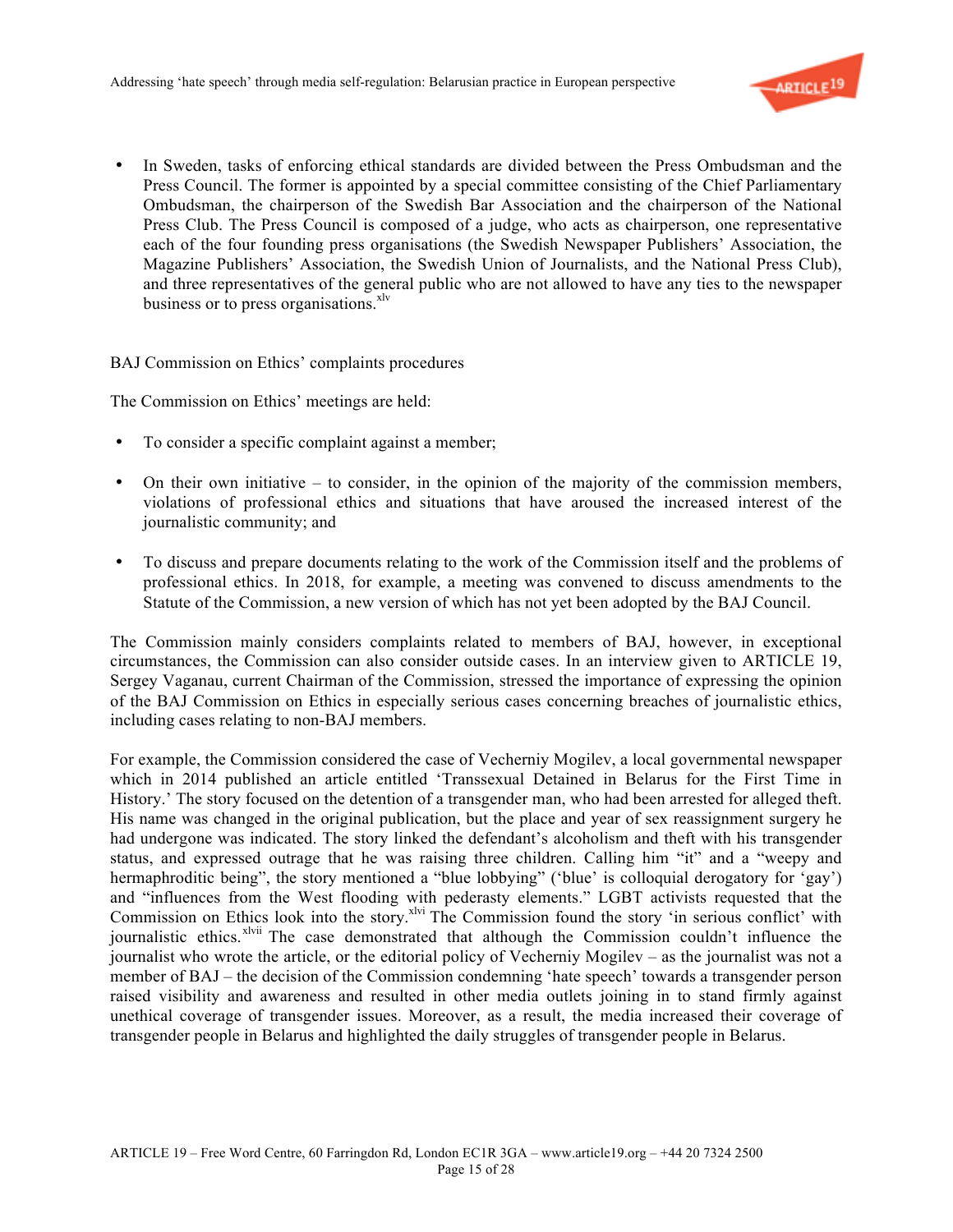

Currently, the Commission has capacity to consider more complaints than the number of complaints actually received. Exact statistics on the number of meetings held are not maintained. The Commission receives up to 20 appeals a year, however, sometimes an appeal contains only a request to explain how to act in a given situation. The Commission may consider more than one complaint at one meeting. It all depends on the complexity of the conflict.

ARTICLE 19 recommends that the BAJ develop a more robust procedure, defining more clearly the functions of the Commission and its complaints mechanism. This will ensure adequate access to the mechanism as the Commission's case load increases, allowing it to continue to provide a timely remedy. Clear procedural rules are also key to the mechanism's effectiveness by ensuring that due process is maintained throughout. A first important issue to consider pertains to admissibility criteria.

A first consideration in this regard is whether complaints should concern only publications by BAJ members. A variety of practice exists across Europe; one is not necessarily preferred over the other: what matters is that the practice is clear and contributes to the complaint mechanism's effectiveness in the development and enforcement of journalistic ethics in Belarus.

For example, in Austria<sup>xlyiii</sup> two procedures are foreseen:

- An independent procedure, which the Austrian Press Council can start ex officio, and can concern any potential violation of media ethics in any print outlet or on a related website, even by those who are not members of the Press Council. The Council can then issue an opinion as to whether the material complies with the principles of the Code of Ethics; or
- A complaints procedure, initiated by a reader who is individually affected by the material in question. It may be assigned to an ombudsperson to seek a mutually agreed settlement, and if this fails, the Press Council's Senate decides on the matter. In order to lodge a complaint, the offended person must declare they will not commence legal action and will accept the arbitration and in return, the media organization must also accept the Press Council as the forum for dispute resolution.

Thus, the Press Council can address all relevant matters in the media landscape and, in providing guidance on issues concerning media ethics, is not restricted to violations by its members only. This function is clearly distinguished from the Council's role in the resolution mechanism for complaints by members of the public who were affected by a violation of the Code of Ethics, which cannot be effective when the concerned media organisation does not accept the Council's authority.

A second consideration regarding admissibility criteria concerns the characteristics of the complainant. In many European countries, members of the public must show that they have an interest in the matter at hand. For instance, in the Netherlands, the press self-regulatory body's bylaws foresee two types of cases, namely:

• Those brought to its attention by a complainant, who needs to have a direct interest in obtaining a decision from the council;<sup>xlix</sup> or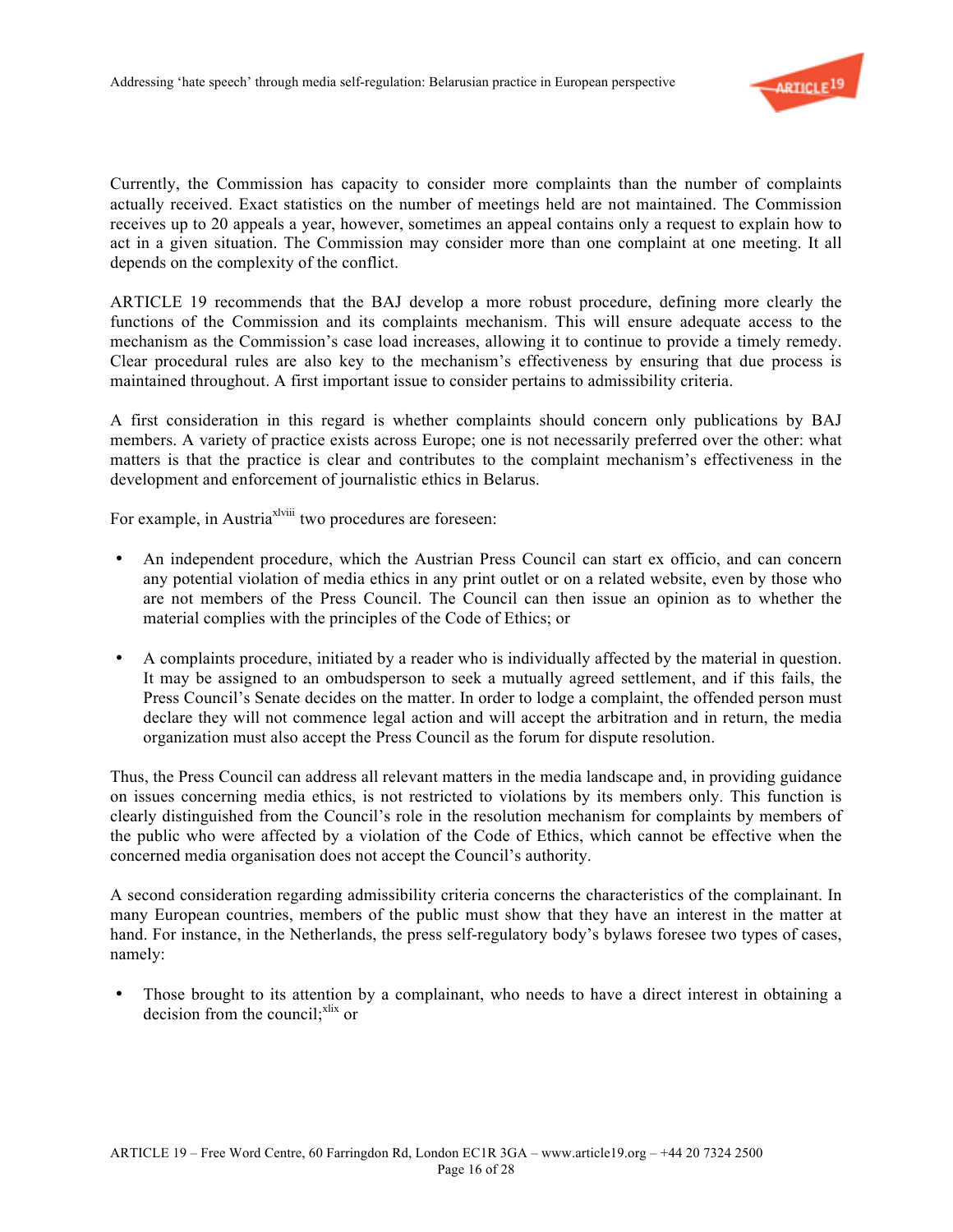

• Opinions published on its own initiative on matters concerning journalists' behaviour that is of general scope and of principled importance.<sup>1</sup>

A similar practice exists in Flanders, where the statutes specify that the Press Council sovereignly decides whether a complainant has a "sufficient interest" that justifies filing a complaint; or that the Council can decide, at its own initiative, to consider "a certain journalistic practice."<sup>li</sup>

In the UK,  $\mathrm{li}$  a different threshold concerning the complainant's interest applies depending on the nature of the complaint:

- The Independent Press Standards Organization (IPSO) hears complaints of any complainants if such complaints relate to a significant inaccuracy that has been published on a general point of fact. For complaints related to other clauses of its Code of Practice, the complainant must be directly affected or must be a representative group that must demonstrate: a) how the group it represents has been affected; b) that the breach is significant; and c) that the public interest would be served by IPSO considering the complaint.
- IMPRESS accepts complaints from individuals personally affected by a personal breach of the code, and by representative groups where it represents a group affected by a potential breach and there is some public interest in the complaint. If the complaint concerns a matter of accuracy, any third party may also bring a complaint.

A third consideration is the privacy of the person to whom the impugned article pertains. In this regard, the OSCE has noted that it "may be dangerous to launch an investigation if those at the centre of an article or broadcast have not made a complaint themselves … Self-regulatory bodies may breach an individual's privacy under human rights legislation if they initiate investigations without consent. Moreover, it is often impossible for anyone but those concerned to know how an apparently offensive article or broadcast has come out … Those seeking to adjudicate it would find it difficult to obtain a full picture of the situation without the view of one of the central actors.<sup>"liii</sup> A number of different solutions have been developed, aiming to address this problem. For instance:

- In Sweden, any interested member of the public can lodge a complaint with the Ombudsman against newspaper items they regard as a violation of good journalistic practice. But the person to whom the article relates must provide written consent if the complaint is to result in formal criticism of the newspaper.<sup>liv</sup>
- In Germany, there is a general right of complaint that is extended to everyone, not just those who have a "direct interest."<sup>Iv</sup> The press council has confirmed this broad right to complain, while also reserving the right not to accept complaints in cases of recognizable misuse in line with its rules, for instance when complaints are raised in the context of organized campaigns against individual media.<sup>lvi</sup> In cases of such abuse, the matter is also referred to the plenary meeting of the council.<sup>lvii</sup>

In addition to conditions relating to the status of the complainant and the latter's relation to the alleged deontological breach, the rules and procedures of the press' self-regulatory bodies in many European countries, also foresee other admissibility criteria.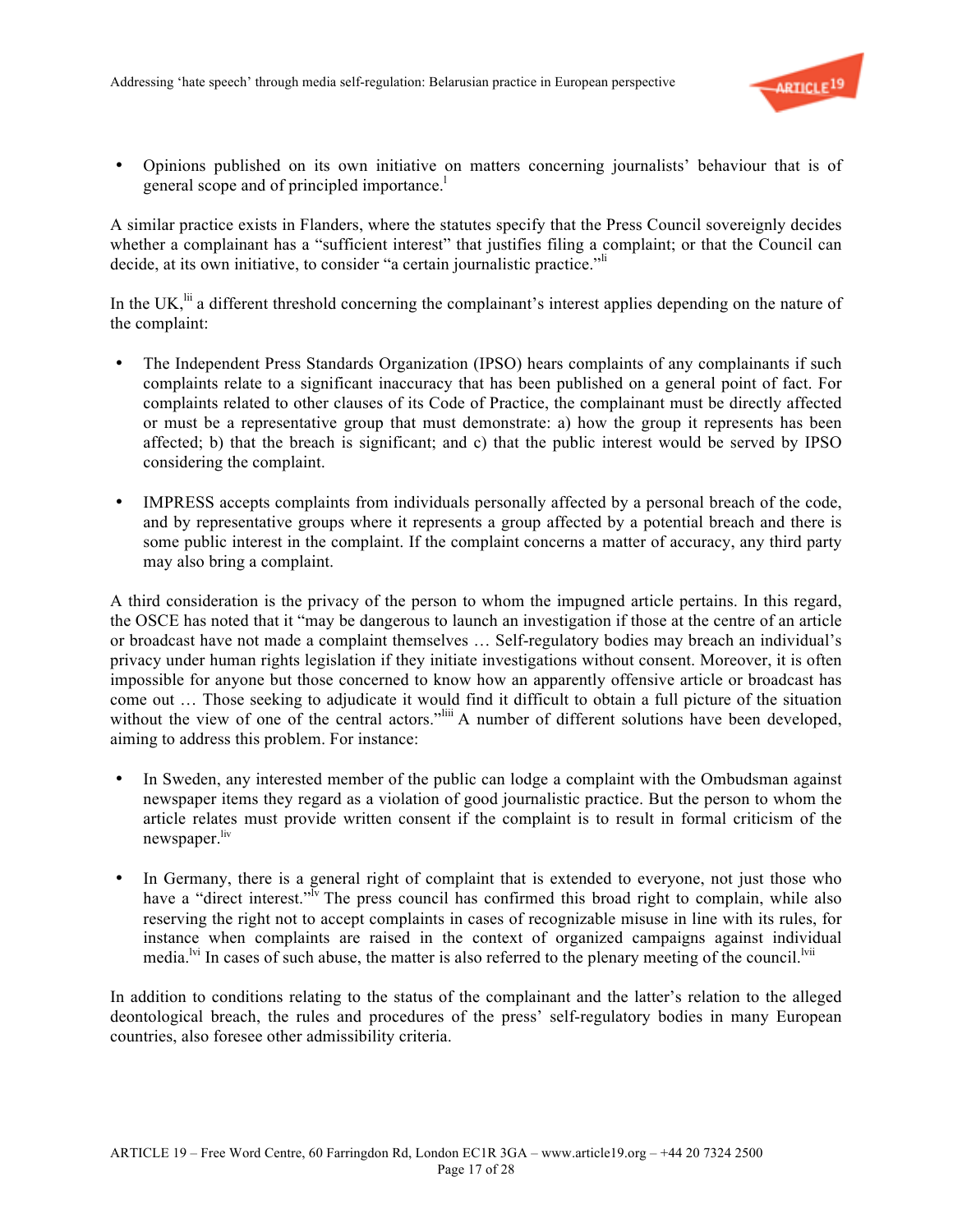

ARTICLE 19 recommends that the BAJ additionally consider introducing rules regarding the timeframe within which a complaint must be made, similar to, for example:

- Sweden, where complaints must be filed with the Ombudsman within three months of the original publication.<sup>lviii</sup>
- The Netherlands, where a complaint must be made with the concerned media within three months following the impugned behaviour and, in case this does not resolve the grievance, with the Press Council within six months. $\frac{fix}{}$
- Germany, where the Press Council "does not usually accept any complaints concerning processes that themselves or whose first publication date back more than one year. In the case of complaints relating to violations of the right to data protection it shall be based on the moment when the complainant became aware of them."<sup>1x</sup>

Moreover, as practice develops, ARTICLE 19 recommends that the BAJ consider establishing rules concerning the exhaustion of other mediation avenues before it can accept requests pertaining to hearing a complaint. In many countries, such an intermediate step, consisting of mediation, is foreseen, which must be exhausted before a complainant can turn to the Press Council's ethics commission asking it to issue a decision on the alleged deontological misconduct. For instance:

- In the Netherlands, a complainant must present their grievance to the concerned media first, which then has one month to resolve the complaint. Only afterwards, if the complainant is not satisfied with the proposed resolution, or if the media has not responded, can the Press Council hear the  $complain!$ <sup>lxi</sup>
- In Germany, the Code prescribes that the Press Council may mediate between parties, which entails that procedural deadlines are deferred. Further, the impugned media has the possibility to rectify the alleged infringement themselves within three weeks following its communication. The Press Council decides whether the rectification is adequate, entailing that it is "suitable for maintaining professional ethics and, thus, restoring the standing of the press. This action shall be public unless repeated publication about the event would contravene the interests of the party/parties concerned."<sup>Ixii</sup>
- In Flanders (Belgium), the Press Council's statutes specify that it is competent to deal with complaints after mediation.<sup>Ixiii</sup> The Secretary-General, who is not a Press Council member, <sup>kiv</sup> upon receipt of a grievance, mediates as soon as possible with a view to reaching an agreed settlement.  $\frac{dx}{dx}$
- In Sweden, a stepped procedure is foreseen: members of the public complain to the Ombudsman, who initiates mediation and an inquiry. Where the Ombudsman considers that the evidence obtained is weighty enough to warrant a decision by the Press Council, he or she initiates the proceedings before the latter body. (The complainant may appeal the Ombudsman's decision to dismiss the matter directly to the Press Council).<sup>lxvi</sup>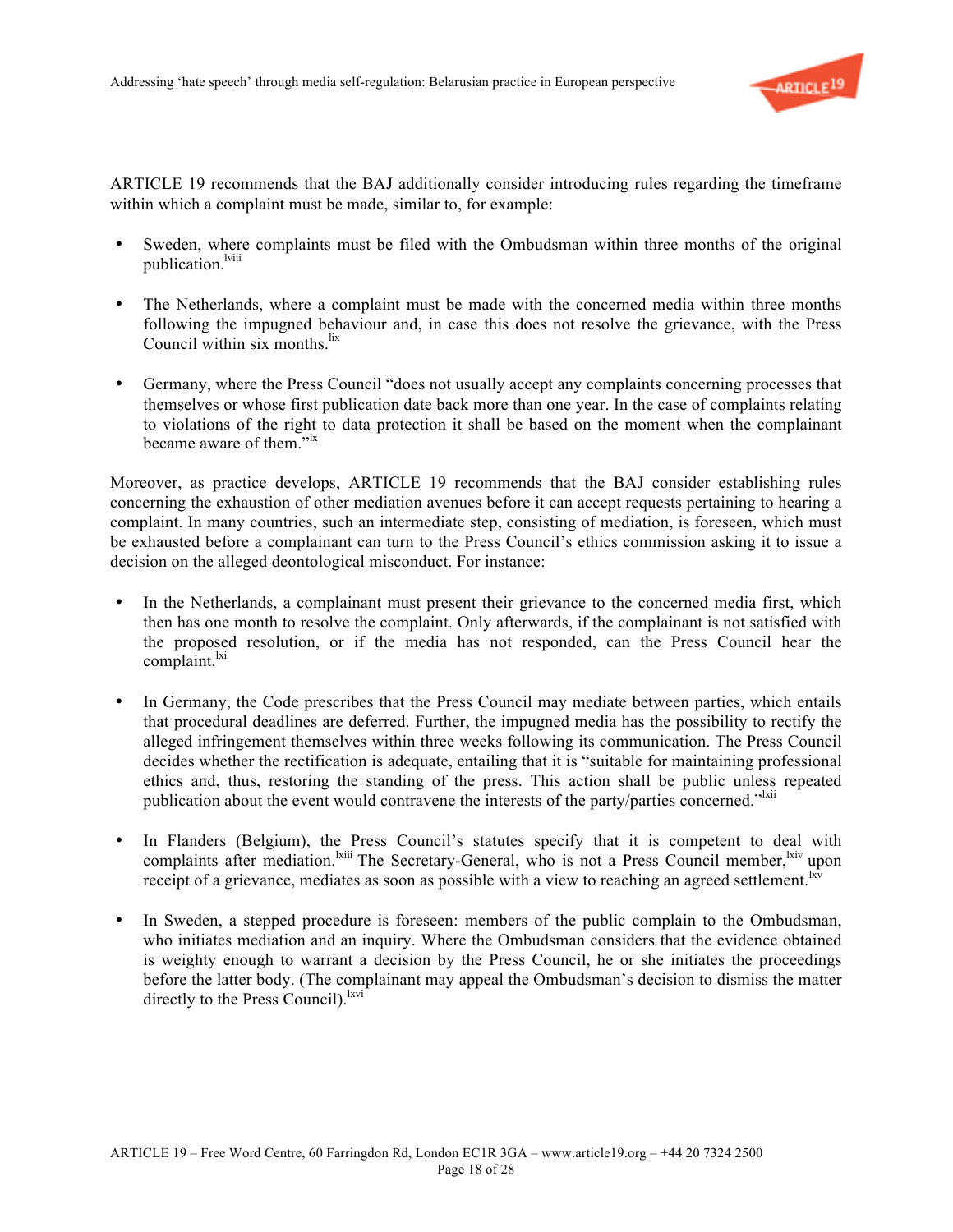

In addition to provisions concerning the participation of witnesses and experts, in some European countries, the rules concerning the ethics commission's functioning also provide for the possibility of assistance for the complainant or the impugned media in proceedings before the commission. For instance:

- In the Netherlands, "assistance" is always allowed (conditional only on prior notification to the secretary), whereas the participation of witnesses and experts depends on the chairperson's assessment that this would benefit the proceedings. They can be invited upon the proposal of either party or ex officio by the chairperson.<sup>lxvii</sup>
- In Flanders (Belgium), both the complainant and the impugned media are entitled to the assistance of one person of their choice.<sup>Ixviii</sup> Generally defined "third parties" can be heard or can be invited to assist the Council, upon the latter's initiative and decision. $\frac{1}{1}$

All Commission meetings are public. The Commission itself invites interested parties and is open to witnesses who can provide assistance in especially difficult cases. ARTICLE 19 welcomes the Commission's commitment to the participation of the parties and openness to hear relevant outside witnesses, and recommends this be solidified in the Commission's rules of procedure, not only to ensure the preservation of this good practice but also because this signal of transparency may serve to enhance the mechanism's credibility.

Various models exist with regard to the participation of the parties in the proceedings, which the BAJ may consider in the elaboration of its rules of procedure. For example:

- In the Netherlands, the complainant and the media or journalist whose behaviour or writing are at issue, are invited to be heard by the deontological body.<sup>lxx</sup>
- In Flanders (Belgium), the Council hears the parties who request to be heard, or can invite them on its own initiative lxxi
- In Germany, there is no strict obligation that the parties be invited to the hearing, although they may be asked.<sup>lxxii</sup>

As for the outcomes of the complaints, the Commission on Ethics usually issues its decision within a month. The Commission's meetings are usually convened after a detailed discussion by e-mail correspondence between members of the Commission. As a result of the discussion, it may be decided to refuse to consider the complaint, if a complaint is not related to the work of the Commission. Such cases are very rare, but the author of the complaint always receives an explanation on the grounds of the refusal.

The decision of the Commission is of a recommendatory nature and is, therefore, not binding. The decision contains a conclusion regarding the journalist's adherence to professional ethics standards, as well as recommendations. The BAJ website publishes decisions by the Commission, based on their findings. A member of the BAJ can express disagreement with the decision of the Commission in the form of a public statement or an appeal to the BAJ Council. Sergey Vaganau recalls only one such case, when one newspaper's editors publicly refused to cooperate with the Commission, expressing disagreement with the publications of the Chairman of the Commission regarding professional ethics.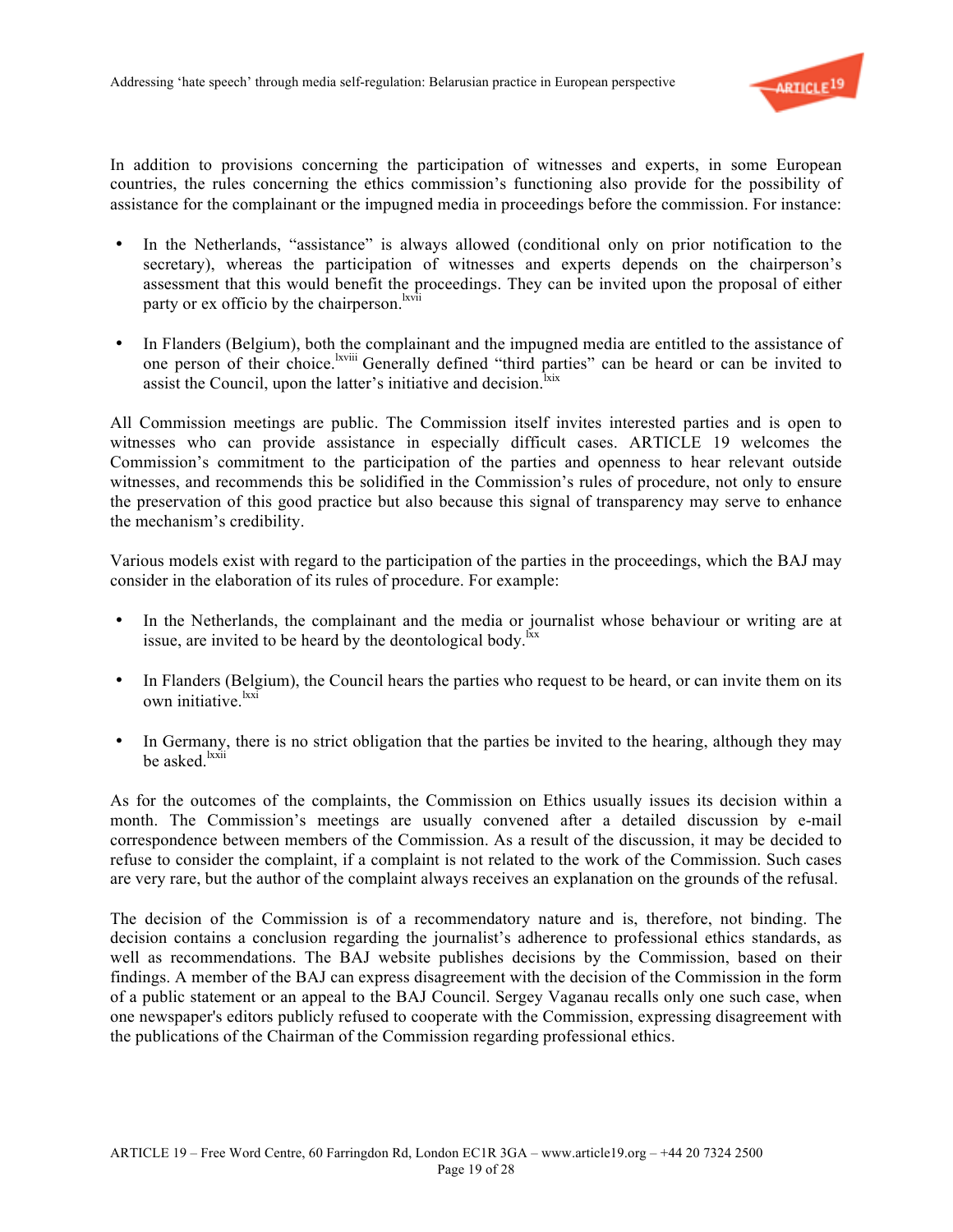

ARTICLE 19 notes the large divergence across Europe as concerns the outcomes of press councils' selfregulatory mechanisms. With regard to sanctions, the OSCE has noted that "a self-regulatory body would have grave difficulty introducing fines or compensation unless it had a statutory basis – and that, of course, would conflict with the notion of the system being self-regulatory.<sup>lxxiii</sup> Moreover, "there is evidence that financial penalties are not an effective punishment, as increased sales from an intrusive story can outweigh the subsequent fine."<sup>Ixxiv</sup> Accordingly, the OSCE states, the major sanction is the "critical" adjudication" which the offending media is obliged, by voluntarily joining the system, to publish.<sup>lxxv</sup> A notable exception, to an extent, in this regard is Denmark.<sup>lxxvi</sup> In this country, the press council can order for a decision to be published in a manner specified by the council if the case concerned press ethics and the complaint was well-founded. Non-compliance with a publication order, to which the editor may add no further comments, is punishable with a prison sentence or a fine. It has happened occasionally that a fine of about EUR 670 was imposed.<sup>lxxvii</sup>

In most European countries, however, practice is for media self-regulatory bodies to dispense rulings based on opinion, which the offending media should publish. The implementation in practice differs:

- In the Netherlands, for instance, the Press Council Foundation has entered into a voluntary agreement with several chief editors, whereby the medium gives an undertaking that it will cooperate with the Council's procedure where necessary and publish the decision.<sup>lxxviii</sup>
- In Sweden, it is the press council's charter that sets out the obligation for concerned media to publish critical rulings by the council.<sup>lxxix</sup> Whether or not the press council's decision is also published on its website depends on the preference of the complainant. Furthermore, the council briefly reports on its decisions in industry publications.<sup>lxxx</sup>
- In Germany, a distinction is drawn based on the seriousness of the breach. In case the self-regulatory body issues a "public reprimand", the medium concerned is obliged to publish the decision. Less severe sanctions, namely a Hinweis (advisory notice) or Missbilligung (notice of disapproval), are not accompanied by such an obligation.<sup>lxxxi</sup>
- In Flanders, decisions are communicated to the parties. The council determines, on a case by case basis, whether and how the decision will be published by the media outlet concerned. Furthermore, the self-regulatory body also publishes its decisions on its website and they are part of the annual report.<sup>lxxxii</sup>

ARTICLE 19 recommends that the BAJ establish clear rules concerning the dismissal of a complaint. In many European countries, the rules pertaining to the ethics commission's functioning specify the conditions that must be met for a complaint to be dismissed. Usually, the possibility of an appeal is also foreseen. For example:

• In the Netherlands, the chairperson and secretary first assess whether the Press Council is competent, whether the complaint was filed within the statute of limitations, whether the complainant has a direct interest and whether the complaint is well-founded. If it is prima facie evident that the conditions are not met, they can dismiss the complaint. The complainant and the media against whom the complaint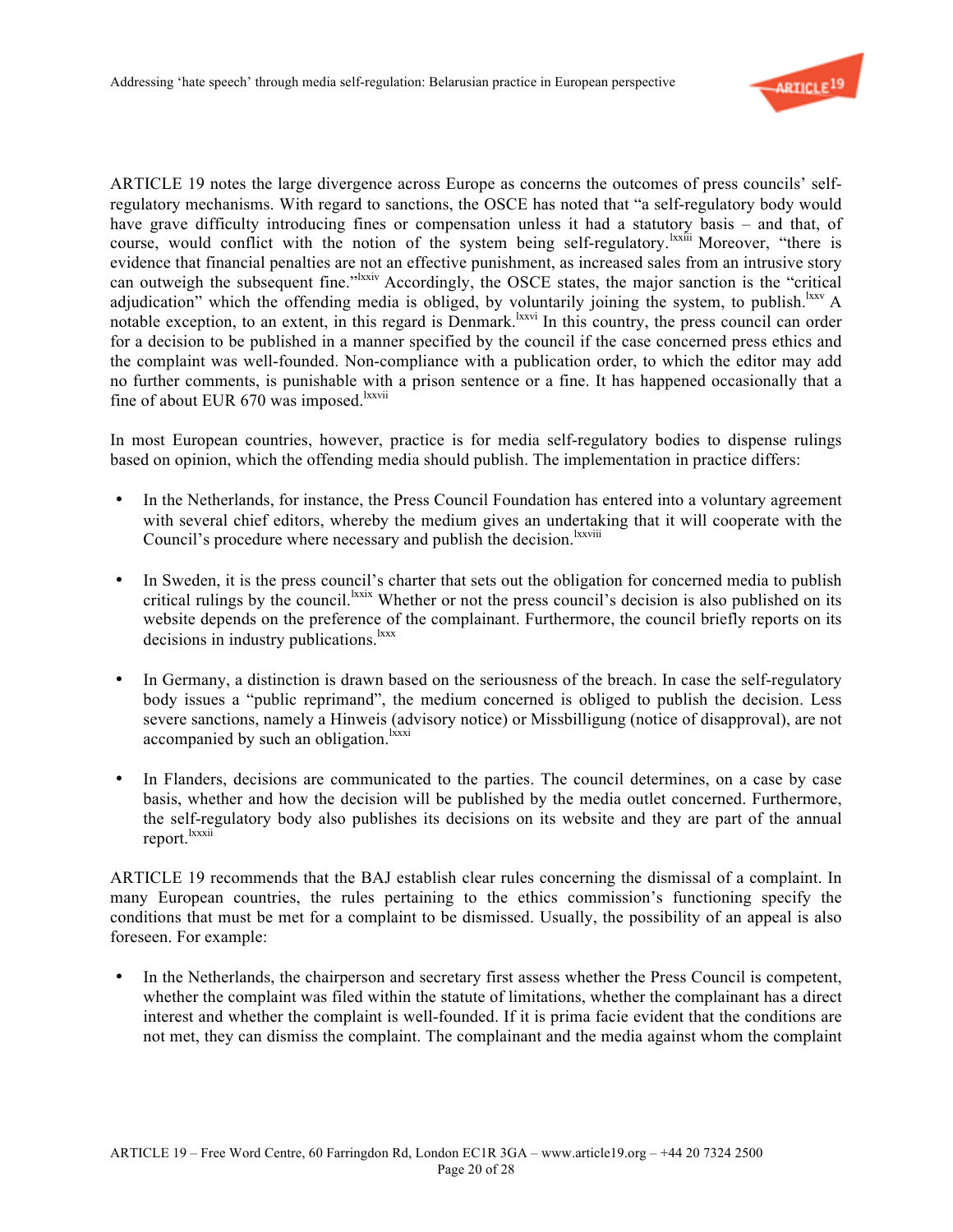

was directed are informed of this decision and the complainant can appeal this decision. The appeal is considered by a fully-composed ethical commission, which can dismiss the appeal or sustain it and subsequently consider the case following the normal procedure.<sup>lxxxiii</sup>

• In Germany, there is prior scrutiny of complaints and where the Council is evidently not the competent body, the complainant is notified. If a complaint is evidently unjustified, it is rejected. The complainant has the possibility to appeal this decision and the Complaints Committee decides on the appeal.<sup>lxxxiv</sup>

In order to enhance the effectiveness of the complaints mechanism in providing redress to the targets of 'hate speech,' ARTICLE 19 recommends the BAJ consider elaborating a similar duty for the offending media to publish the decision with the concerned stakeholders, taking full account of the challenging operating environment for the press as well as persons belonging to at risk minorities and human rights defenders in Belarus.

#### Informing the public and building the capacity of journalists

The media's self-regulatory bodies have an important role to play in informing the public, and in building the capacity of the members of the profession, as an integral part of their role in tackling 'hate speech.'

The OSCE has defined the "promotion of mutual respect and cultural understanding" as one of the envisaged objectives of media self-regulation, which is "meant to make [the noise level of democracy] acceptable for the public … The media have a strong interest in making that freedom not only tolerable but also enjoyable. Responsible self-regulation is the way to achieve that."<sup>Ixxxv</sup> Furthermore, the OSCE guidance also provides that "media professionals bear a heavy responsibility for the quality of discourse in society and in the world."<sup>1xxxvi</sup>

The OSCE has furthermore flagged as "crucial" that the public know about its right to complain in order for any self-regulatory mechanism to be effective.<sup>[xxxvii</sup>] The best way to do this, still according to the OSCE, is "for media outlets themselves to publish information telling readers how to complain." Other options are advertising campaigns and "perhaps the most straightforward method is to release regular – and hopefully newsworthy – information about the self-regulator's activities to as many interested parties as possible."<sup>Ixxxviii</sup>

The former chairperson (2010-2015) of the Finnish Council for Mass Media, Risto Uimonen, has described the position's functions as follows: "Our main task is to handle the complaints. But in addition to that my personal duty as the Chair is to speak out on a wider basis, to speak for a good standard of the press in public."<sup>Ixxxix</sup>

Lastly, media self-regulatory bodies also build the capacity of journalists, developing guidance on good journalistic practice and the interpretation of the Code of Ethics. In this regard, they can organise trainings and develop guidance on reporting on at risk groups, among other things.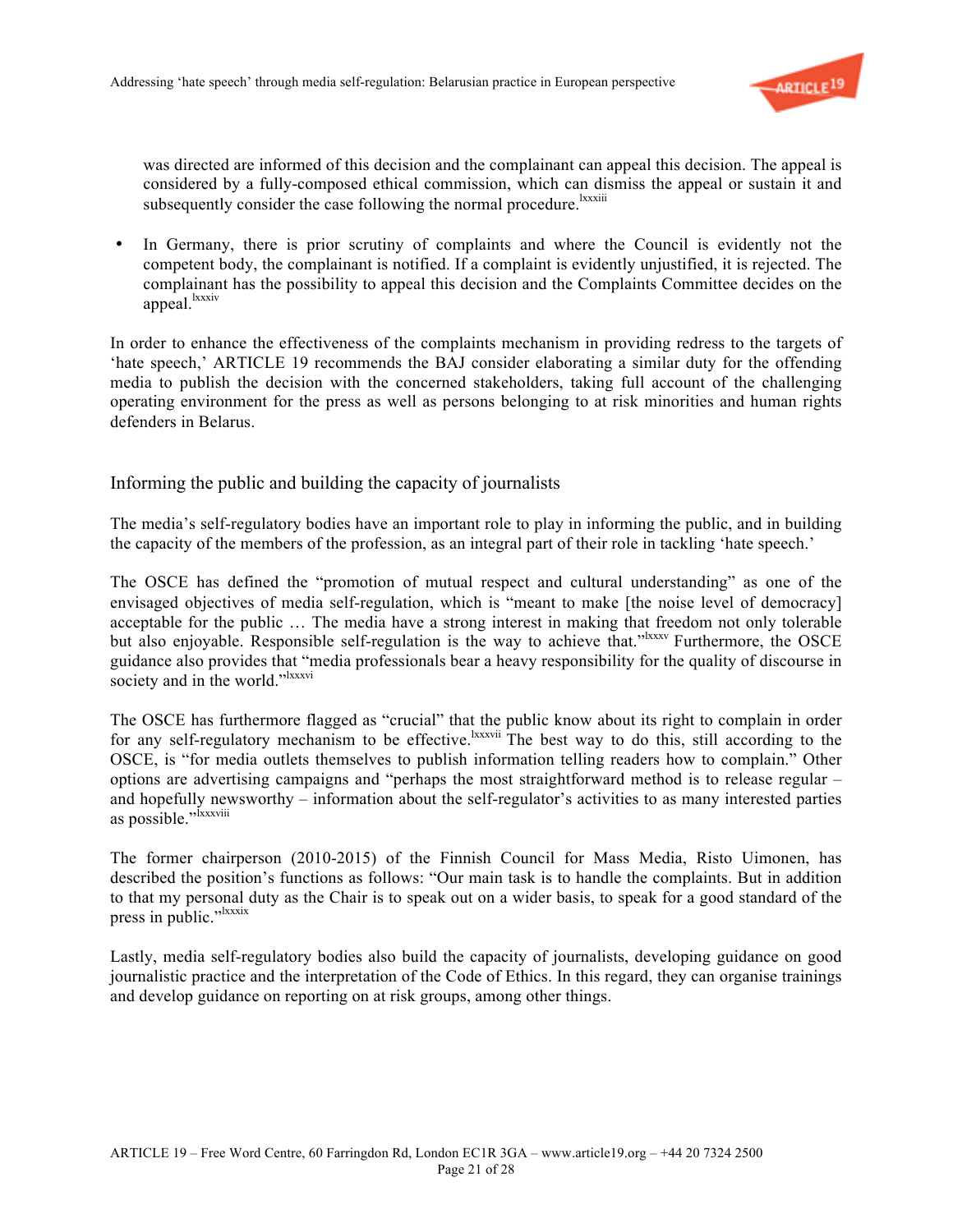

### Conclusions and recommendations

Self-regulation is inherently idiosyncratic, but experience from other jurisdictions with an established practice in the matter can serve to guide developments in Belarus, including in the area of 'hate speech.' In order to further progress the nascent self-regulatory practice of the Belarus Association of Journalists, with a view to developing a robust mechanism for addressing 'hate speech' through self-regulation, ARTICLE 19 makes the following recommendations:

To the authorities of Belarus:

- Adopt a legal framework that adequately protects against discrimination and ensures that all restrictions on freedom of expression meet international freedom of expression standards;
- Take effective policy measures with a view to increasing social cohesion, and reducing exclusion of and hatred towards at risk groups;
- Respect the right to free expression and to information and create an enabling environment for media freedom, including by stopping the harassment and persecution of journalists and media workers, and, in relation to the issue at hand, by supporting the press' self-regulation; and
- Respect, protect and fulfil all its human rights obligations under international law, including by adequately addressing the detailed recommendations of the UN Treaty and Charter bodies.

To the BAJ:

- Strengthen professional ethical standards, so as to provide clear guidance that will serve to effectively address 'hate speech' by:
	- $\circ$  Including an open-ended clause regarding grounds for discrimination in the Code of Ethics;
	- o Including explicit guidance concerning minority issues in the Code of Ethics, or separately develop guidelines; and
	- o Including explicit guidance concerning 'hate speech' in the Code of Ethics, or separately develop guidelines.
- Consider broadening the membership of the Commission on Ethics, with a view to ensuring its inclusive and representative character, by:
	- o Involving representatives of the public in proceedings where relevant, through active engagement with independent civil society organisations; and
	- o Ensuring in particular the representation and participation of at risk and minority groups in the development of guidelines on matters that concern them.
- Develop a more robust procedure for complaints, with a view to strengthening the enforcement of professional ethical standards, by:
	- o Establishing clear rules concerning the admissibility criteria for complaints, including on characteristics of the complainant, and on a timeframe within which a complaint must be made. As practice develops, rules concerning the exhaustion of any mediation avenues put in place may also be considered;
	- o Establishing clear rules regarding the dismissal of a complaint, including nature of the reasoning that should accompany such decisions and the procedure for challenging it;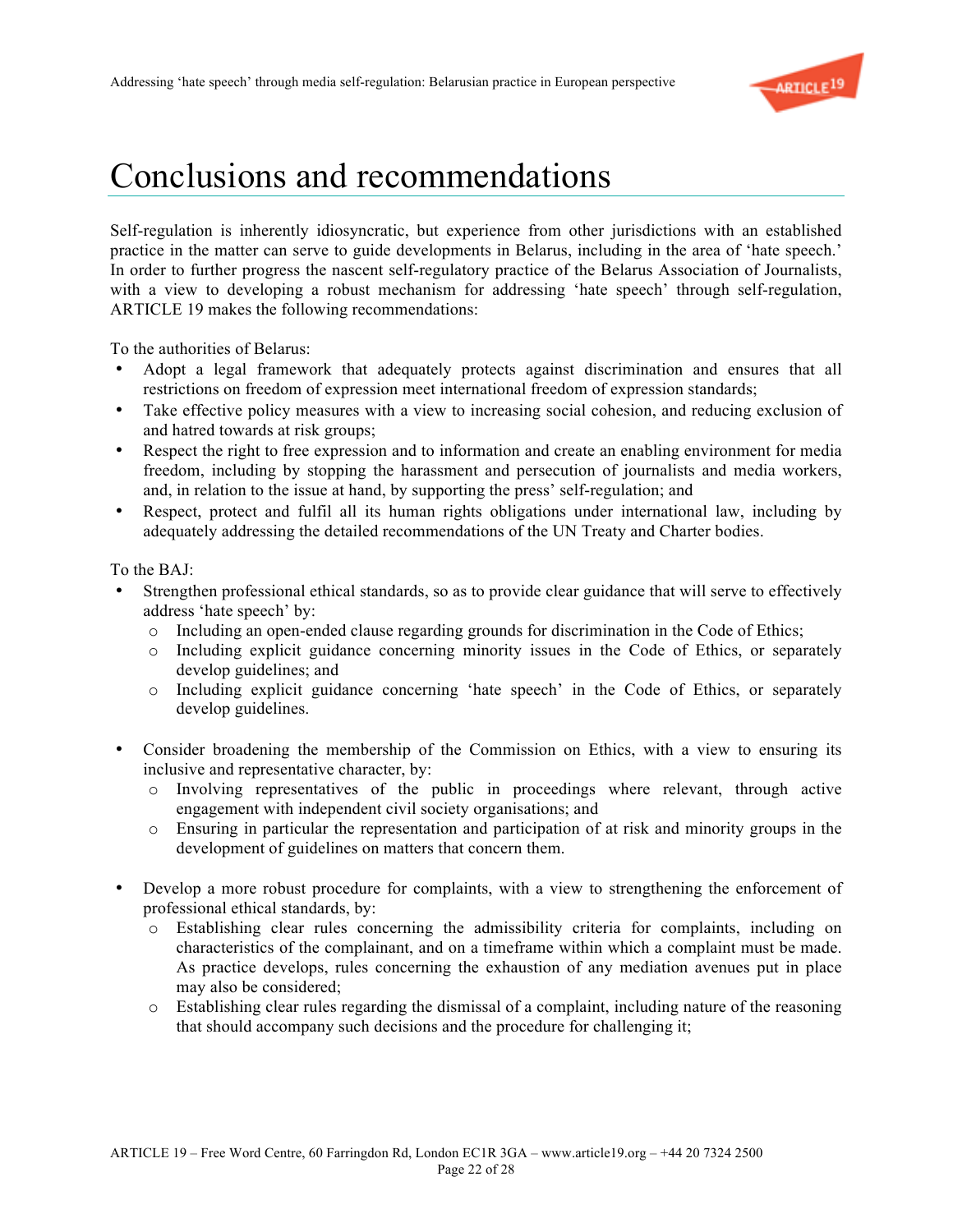

- o Establishing a clear and effective sanctions regime, capable of providing effective redress for the targets of 'hate speech'; and
- o Establishing clear rules concerning the participation of the parties and the public, as well as clear rules concerning recusal by members of the Commission on Ethics, and the procedural mechanisms necessary to enforce them.
- Build journalists' and the public's knowledge of journalistic ethical standards with a view to ensuring their relevance, including through the promotion of the self-regulatory mechanism as a means to enforce the standards.

To Belarus journalists:

- Actively apply the highest deontological and ethical standards throughout professional activities, including those concerning 'hate speech' and reporting on at risk and vulnerable communities; and
- Engage with the BAJ and its Commission on Ethics, with a view to strengthening the independent self-regulation of the media in Belarus.

To Belarus civil society:

• Engage with the BAJ and its Commission on Ethics, with a view to ensuring its representative and inclusive character, including through participation where appropriate in the development, dissemination and enforcement of ethical standards.

To the international community:

• Support efforts by the Belarus journalistic profession and civil society to tackle 'hate speech' through the independent self-regulation of the media.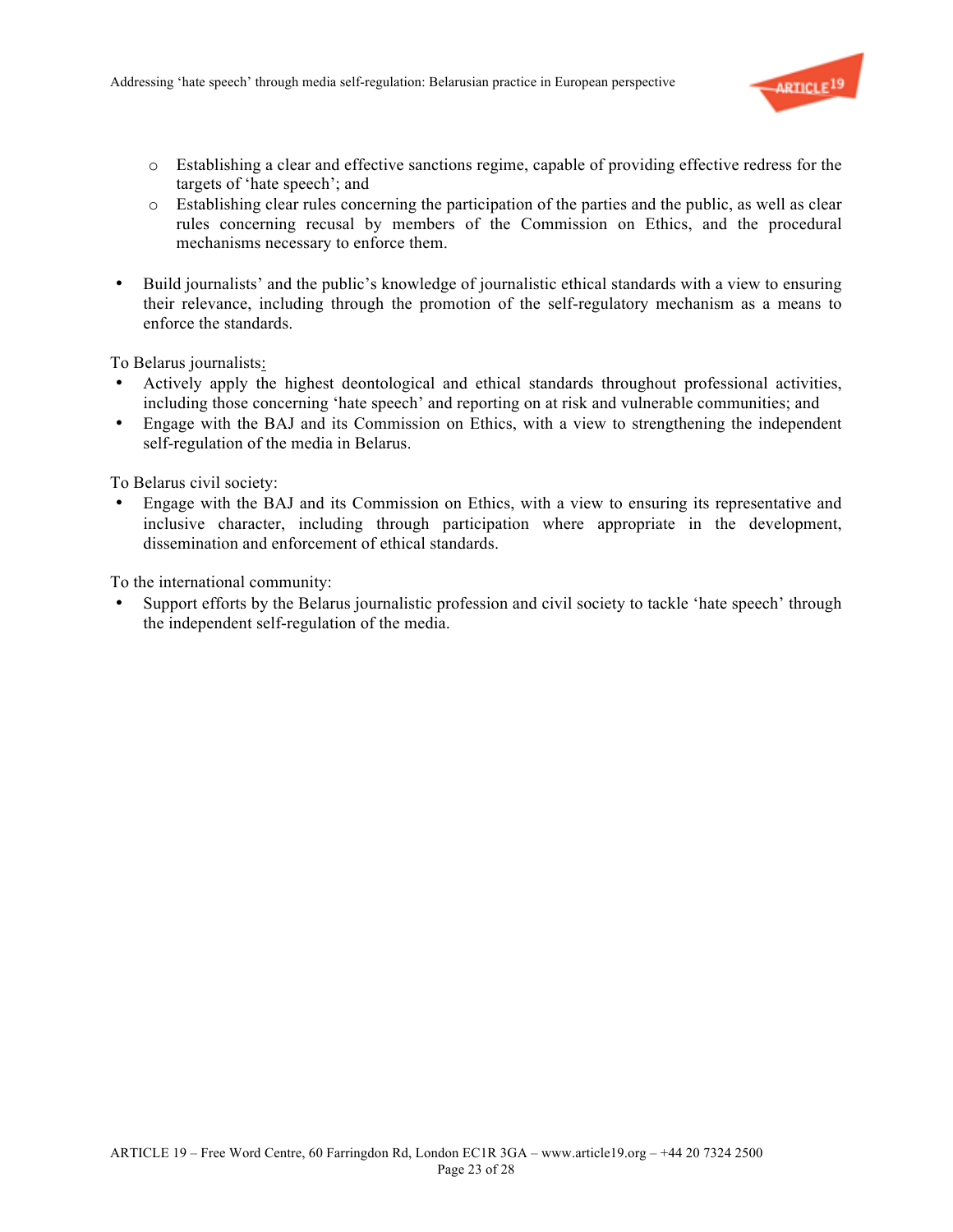

## About ARTICLE 19

ARTICLE 19 advocates for the development of progressive standards on freedom of expression and freedom of information at the international and regional levels, and their implementation in domestic legal systems. The Law Programme has produced a number of standard-setting publications which outline international and comparative law and best practice in areas such as defamation law, freedom of expression and equality, access to information and broadcast regulation.

On the basis of these publications and ARTICLE 19's overall legal expertise, the organisation publishes each year a number of reports, comments on legislative proposals as well as existing laws that affect the right to freedom of expression and other materials. This work, carried out since 1998, as a means of supporting positive law reform efforts worldwide, frequently leads to substantial improvements in proposed or existing domestic legislation.

If you would like to discuss this report further, or if you have a matter you would like to bring to the attention of the ARTICLE 19 Law and Policy Team or the European and Central Asia Team, you can contact us by e-mail at legal@article19.org or at europe@article19.org.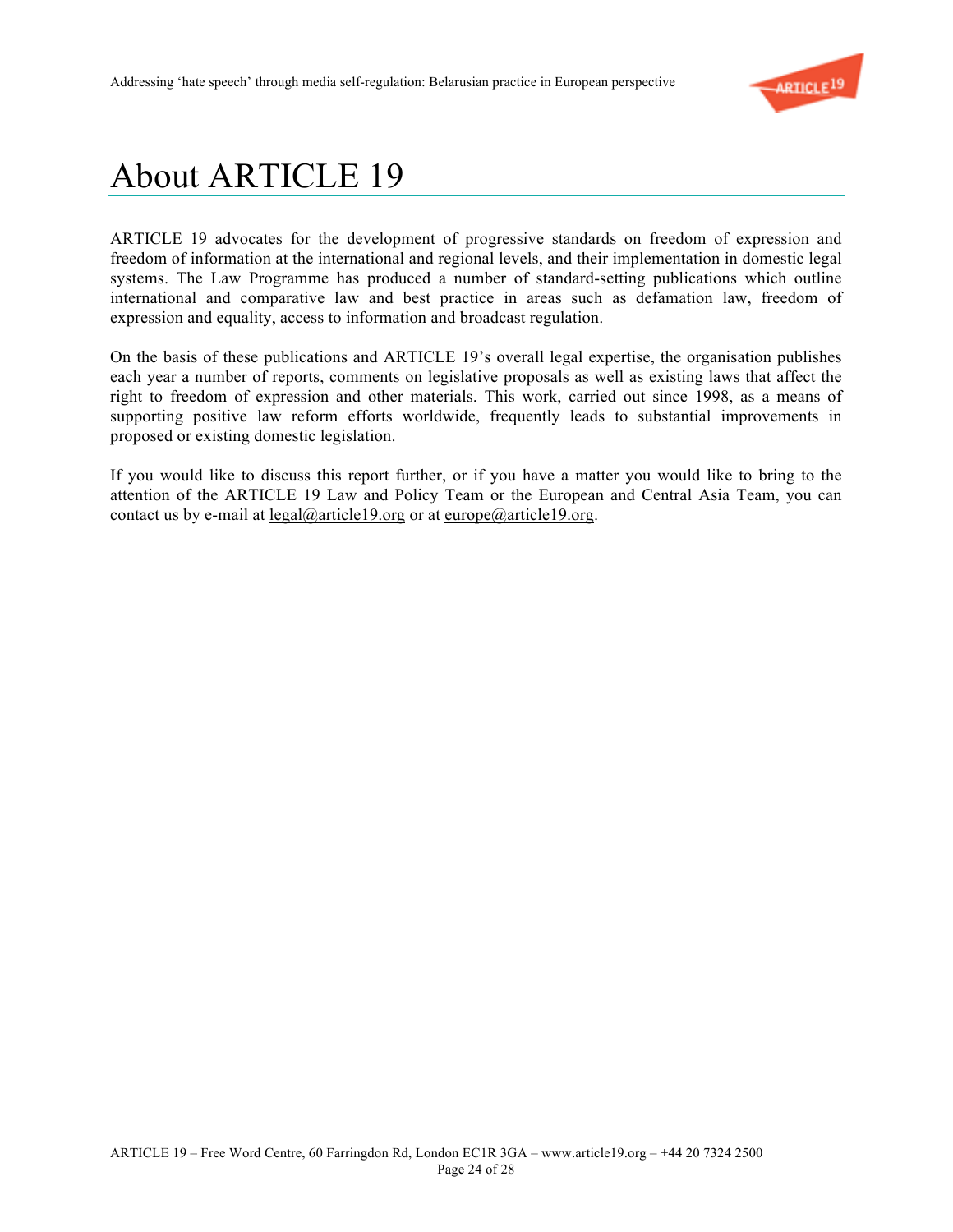

#### End notes

For example, the Council of Europe's Committee of Ministers considers 'hate speech' as "all forms of expression which spread, incite, promote or justify racial hatred, xenophobia, anti-Semitism or other forms of hatred based on intolerance, including intolerance expressed by aggressive nationalism and ethnocentrism, discrimination and hostility towards minorities, migrants and people of immigrant origin;" see Recommendation No. R(97)20 of the Council of Europe Committee of Ministers on 'hate speech,' 30 October 1997; or the European Court, Gündüz v Turkey, App. No. 35071/97, 14 June 2004, paras 22 and 43. Furthermore, homophobic and transphobic 'hate speech' are defined as "all forms of expression, including in the media and on the Internet, which may be reasonably understood as likely to produce the effect of inciting, spreading or promoting hatred or other forms of discrimination against lesbian, gay, bisexual and transgender persons;" see Recommendation CM/Rec (2010)5 "on measures to combat discrimination on the grounds of sexual orientation or gender identity." Given there is no universally accepted definition, in this report, the term 'hate speech' is always used between quotation marks, indicating any expression that is abusive, insulting, intimidating, harassing and/or that incites to violence, hatred or discrimination.

<sup>ii</sup> ARTICLE 19, Challenging hate: Monitoring anti-LGBT "hate speech" and responses to it in Belarus, Kyrgyzstan, Moldova, Russia and Ukraine, February 2018.

iii Ibid., p. 16.

iv UN Committee on the Elimination of Discrimination against Women, Concluding Observations on the eighth periodic report of Belarus, UN Doc CEDAW/C/BLR/CO/8, 25 November 2016, para. 20-21.<br><sup>V</sup> UN Committee on the Elimination of Racial Discrimination, Concluding Observations on the combined 20<sup>th</sup> and 23<sup>rd</sup> periodic

reports of Belarus, UN Doc CERD/C/BLR/CO/20-23, 21 December 2017, para. 16-17.

vi ARTICLE 19 has issued a number of policy documents detailing the complexities of international law in tackling 'hate speech' and has long argued that one of the most effective means of responding to intolerance and 'hate speech' is to introduce a range of 'positive measures' by the States, media and civil society rather than imposing criminal sanctions.

vii Among others: Article 19 of the International Covenant on Civil and Political Rights (ICCPR); Article 10 of the Convention for the Protection of Human Rights and Fundamental Freedoms (the European Convention).

viii Among others: Articles 2(1), 26 and 27 ICCPR; Article 14 and Protocol No. 12 ECHR.

<sup>ix</sup> Human Rights Committee, General Comment No. 34 on Article 19: Freedoms of opinion and expression, CCPR/C/GC/34, 12 September 2011, para 7.<br><sup>x</sup> While the European Court of Human Rights (European Court) in its case law has exceptionally accepted that common law rules

(see The Sunday Times v UK, App. No. 6538/74, 26 April 1979) or principles of international law (see Groppera Radio AG v Switzerland, App. No. 10890/84, 28 March 1990; Autronic AG v Switzerland, App. No. 12726/87, 22 May 1990) constituted a legal basis, normally a basis in national law is required. Freedom of expression is such an important value that its restriction must receive the democratic legitimacy derived from parliamentary debate and elections.

<sup>x1</sup> European Court, The Sunday Times v UK, op. cit., para 49.

xii European Court, Observer and Guardian v UK, App. No. 13585/88, 26 November 1991, para 71-72.

xiii Also see General Comment No. 34, op. cit, para 22.

xiv European Court, Barthold v Germany, App. No. 8734/79, 25 March 1985, para 58-59. Also see Inter-American Court of Human Rights, Advisory Opinion OC-5/85 on Compulsory membership in an association prescribed by law for the practice of journalism, 13 November 1985, para 46.

<sup>xv</sup> Article 20(2) ICCPR; unpacked further in the Rabat Plan of Action on the prohibition of advocacy of national, racial or religious hatred that constitutes incitement to discrimination, hostility or violence, A/HRC/22/17/Add.4, Appendix, 5 October 2012. While the European Convention does not contain such an obligation, the European Court has recognised that certain forms of harmful expression must necessarily be restricted to uphold the objectives of the Convention as a whole (see e.g. Erbakan v Turkey, Application No. 59405/00, 6 July 2006, para 56; Gündüz v Turkey, Application No. 35071/97, 14 June 2004, para. 22).

<sup>xvi</sup> For example, the Council of Europe's Committee of Ministers considers 'hate speech' as "all forms of expression which spread, incite, promote or justify racial hatred, xenophobia, anti-Semitism or other forms of hatred based on intolerance, including intolerance expressed by aggressive nationalism and ethnocentrism, discrimination and hostility towards minorities, migrants and people of immigrant origin;" see Recommendation No. R(97)20 of the Council of Europe Committee of Ministers on 'hate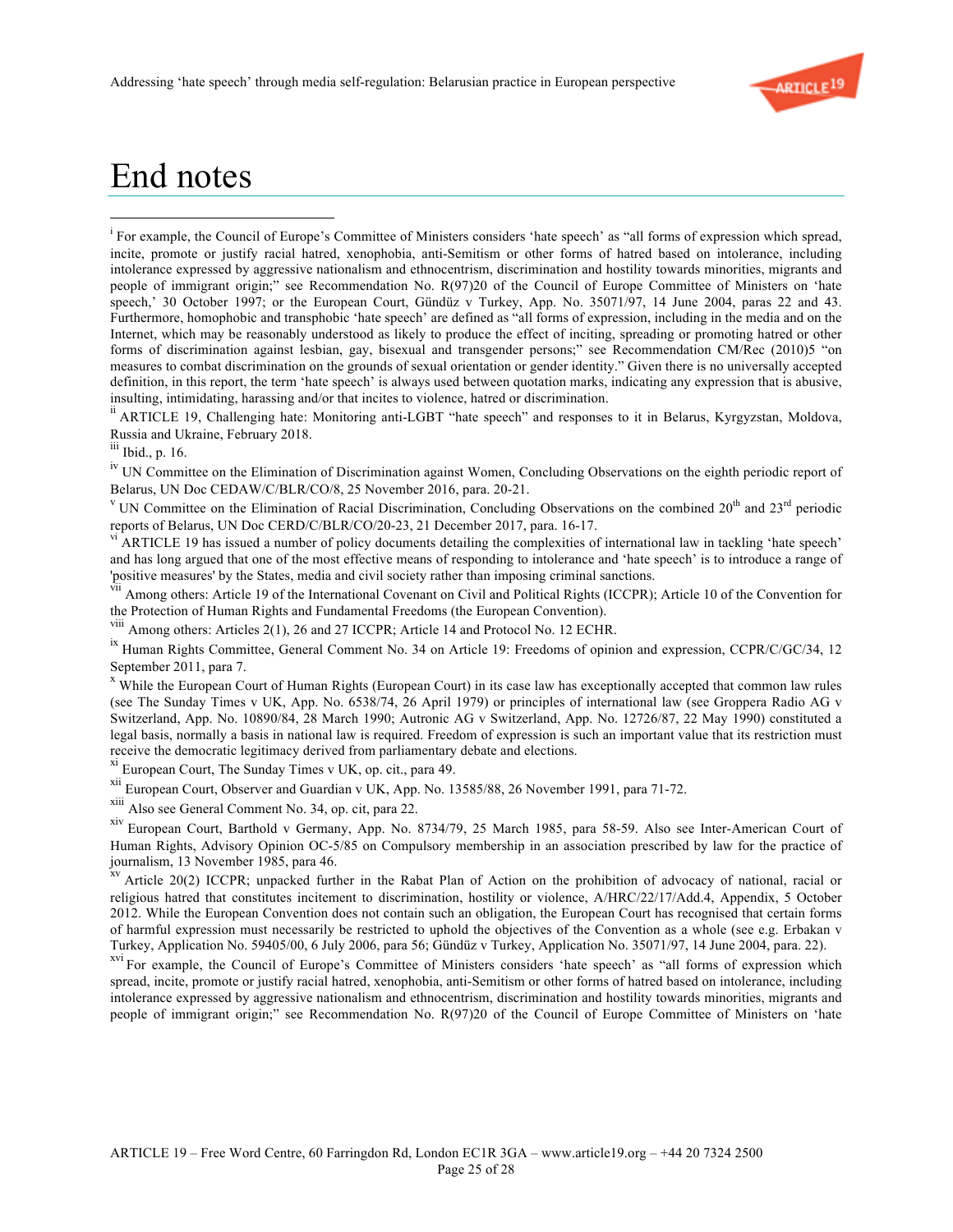

speech,' 30 October 1997; or the European Court, Gündüz v Turkey, App. No. 35071/97, 14 June 2004, paras 22 and 43. Furthermore, homophobic and transphobic 'hate speech' are defined as "all forms of expression, including in the media and on the Internet, which may be reasonably understood as likely to produce the effect of inciting, spreading or promoting hatred or other forms of discrimination against lesbian, gay, bisexual and transgender persons;" see Recommendation CM/Rec (2010)5 "on measures to combat discrimination on the grounds of sexual orientation or gender identity."

xvii Importantly, ARTICLE 19 also argues that the grounds for discriminatory hate should include all those that appear under the broader non-discrimination provisions of international human rights law. This is in line with the interpretation of international human rights instruments as living instruments with a view to supporting the principle of equality on a broad understanding of the term. C.f. European Court, Tyrer v UK, App. No. 5856/72, 15 March 1978; or Nowak, CCPR Commentary: 2<sup>nd</sup> revised edition, p. 628.

xviii ARTICLE 19, 'Hate Speech' Explained: A Toolkit, 2015, p. 18.

xix European Court, Lingens v Austria, Application No. 9815/82, 8 July 1986.

xx European Court of Human Rights, Castells v Spain, Application No. 11798/85, 23 April 1992, para. 43.

xxi See e.g. European Court of Human Rights, Kurlowicz v Poland, Application No. 41029/06, 22 June 2010 (concerning problems in local communities); Galus v Poland, Application No. 61673/10, 15 November 2011 (decision) (concerning the functioning of an elementary school); Dubowska and Skup v Poland, Application Nos. 33490/96 and 34055/96, 18 April 1997 (decision) (concerning environmental pollution).

xxii European Court, Observer and Guardian v UK, op. cit., para. 59(b).

xxiii European Court, Fressoz and Roire v France, Application No. 29183/95, 21 January 1999, para. 54.

xxiv Organization for Security and Co-operation in Europe, Conference on Security and Co-operation in Europe: Final Act of Helsinki, 1 August 1975.<br><sup>xxv</sup> OSCE Plenary Meeting, Decision No. 193: Mandate of the OSCE Representative on Freedom of the Media, PC.DEC/193, 5

November 1997.

xxvi The OSCE Freedom of the Media Representative's press statements on Belarus (from July 1999 onwards) are available at: https://bit.ly/2Hds4xO.<br><sup>xxvii</sup> ARTICLE 19, The Camden Principles on Freedom of Expression and Equality, April 2009, Principle 6.

xxviii Ibid., Principle 7.

xxix Ibid., Principle 9.

xxx Note the difference with broadcast media, where statutory or co-regulation models have traditionally been deemed necessary as the allocation of frequencies on the spectrum, which are a limited natural resource, requires the intervention of public authorities in order to create a diverse and pluralistic broadcasting landscape.

xxxi ARTICLE 19, Freedom and Accountability: Safeguarding Free Expression Through Media Self-Regulation, 2005.

xxxii OSCE Representative on Freedom of the Media, The Media Self-Regulation Guidebook: all questions and answers, 2008, p. 57.

xxxiii See inter alia, ARTICLE 19's country studies series, Responding to 'hate speech,' with publications on Austria, Germany, Hungary, Italy, Poland and the United Kingdom; available at www.article19.org.

XXXIV ARTICLE 19, Austria: Responding to 'hate speech' (Austria Hate Speech), 2018, p. 39.

xxxv ARTICLE 19, United Kingdom (England and Wales): Responding to 'hate speech' (UK Hate Speech), 2018, p. 39. By comparison, IPSO's Editors' Code of Practice's clause on discrimination is not open-ended, stating that "the press must avoid prejudicial or pejorative reference to an individual's race, colour, religion, gender, sexual orientation or to any physical or mental illness or disability" and that details about these characteristics must be avoided unless genuinely relevant to the story.

xxxvi See also OSCE, The Media Self-Regulation Guidebook: all questions and answers, op. cit., p. 26

xxxvii ARTICLE 19, UK Hate Speech, op. cit., p. 39.

xxxviii C.f. Under the OSCE's guidance, according to which participation of public officials is possible but should be limited and defined in agreement with all other stakeholders; see OSCE, The Media Self-Regulation Guidebook: all questions and answers, op. cit., pp. 57-58.<br><sup>xxxix</sup> Mediane: Media in Europe for Diversity Inclusiveness, Journalism practice & Media Diversity Inclusiveness: Guidelines for

Action, September 2013, available at: https://bit.ly/2XMUKmm.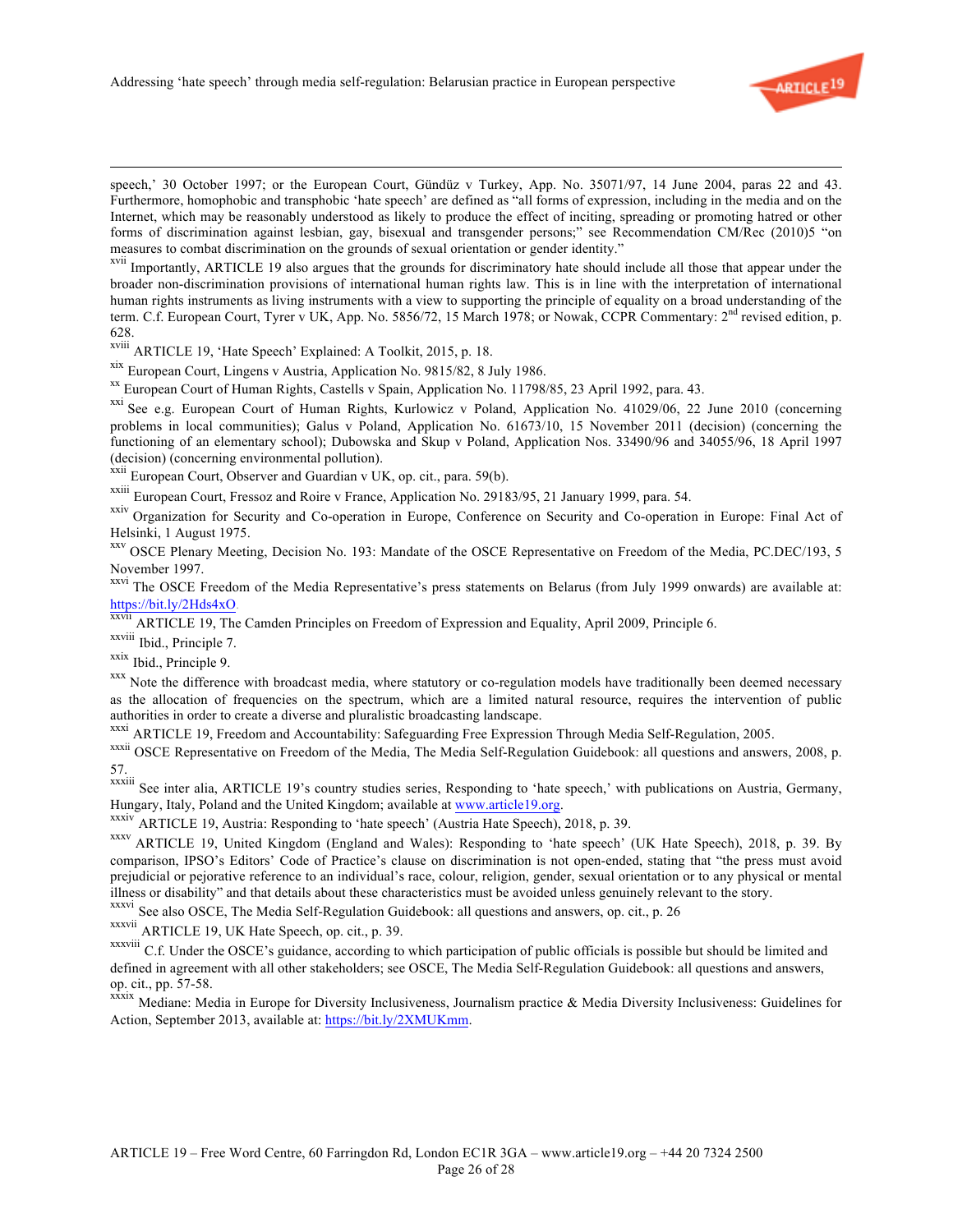

xl Dutch Council for Journalism, Regulations, Article 1(1), available (in Dutch) at: https://bit.ly/2Hcpc4i .

xliii See e.g. current membership, available (in Dutch) at: https://bit.ly/2NRlX2I.

<sup>xlv</sup> Office of the Press Ombudsman, Swedish Press Council, How self-regulation works, available at: https://bit.ly/2J6FL3t.

available (in Belarusian) at: *https://bit.ly/2EPsPcR.*<br><sup>xlvii</sup> Resolution of the Commission on Ethics, Vecherniy Mogilev committed gross violations of journalistic ethics, 17 February<br>2015, available (in Belarusian) at: h

- 2016, available (in Belarusian) at: **https://bit.ly/2H9garet.com/**<br>ARTICLE 19, Austria Hate Speech, op. cit., pp. 35 et seq.
- xlix Dutch Council for Journalism, Regulations, op. cit., Article 2.

- lii ARTICLE 19, UK Hate Speech, op. cit., pp. 38 et seq.
- liii OSCE, The Media Self-Regulation Guidebook: all questions and answers, op. cit., p. 44.
- liv Office of the Press Ombudsman, How self-regulation works, op. cit.
- lv German Press Council, Complaints Procedure, Section 1(1), available (in German) at: https://bit.ly/2DtDAEi.
- lvi Ibid. See also Daphne Koene, Press councils in Western Europe, 2009, p. 92-93.
- lvii German Press Council, Complaints Procedure, op. cit., Section 3(4).
- <sup>lviii</sup> Office of the Press Ombudsman, How self-regulation works, op. cit.<br><sup>lix</sup> Dutch Council for Journalism, Regulations, op. cit., Article 2a.
- 
- <sup>lx</sup> German Press Council, Complaints Procedure, op. cit., Section 2(1). <sup>lxi</sup> Dutch Council for Journalism, Regulations, op. cit., Article 2a(1).
- 
- lxii German Press Council, Complaints Procedure, op. cit., Section 6(1)-(5).
- lxiii Flemish Council for Journalism, Statutes, Article 22, available (in Dutch) at: http://www.rvdj.be/node/75.
- lxiv Flemish Council for Journalism, Regulations, op. cit., Article 4.

lxv Ibid., Article 19.

lxvi Office of the Press Ombudsman, How self-regulation works, op. cit.

lxvii Dutch Council for Journalism, Regulations, op. cit., Article 6(5)-(7.

lxviii Flemish Council for Journalism, Regulations, op. cit., Article 9.

lxix Ibid., Article 25.

- lxx Dutch Council for Journalism, Regulations, op. cit., Article 6(3).
- lxxi Flemish Council for Journalism, Regulations, op. cit., Article 25.
- lxxii German Press Council, Complaints Procedure, op. cit., Section 8(2).
- lxxiii OSCE, The Media Self-Regulation Guidebook: all questions and answers, op. cit., p. 37.
- lxxiv Ibid., p. 36.

lxxvii Daphne Koene, op. cit., p. 64.

xli Ibid.

xlii Ibid.

xliv Dutch Council for Journalism, op. cit., Participants.

<sup>&</sup>lt;sup>xlvi</sup> The article was noticed by other journalists. Online platform Tut.by published a response, criticising the newspaper for biased coverage and dissemination of false information; see, e.g. Nasha Niva, "It": How Mogilev newspaper made a monster out of a modest village transsexual man, 26 December 2015, available (in Belarusian) at: https://nn.by/?c=ar&i=142015; or TUT.by, "Leave them alone. We are not villains". How a family lives in an ordinary village when dad is transsexual, 6 February 2016,

<sup>&</sup>lt;sup>1</sup> Ibid., Article 12.

li Flemish Council for Journalism, Statutes, Article 22, available (in Flemish) at: http://www.rvdj.be/node/67.

lxxv Ibid., p. 36.

lxxvi The Danish model follows the "regulated self-regulation" model.

lxxviii Ibid., p. 35.